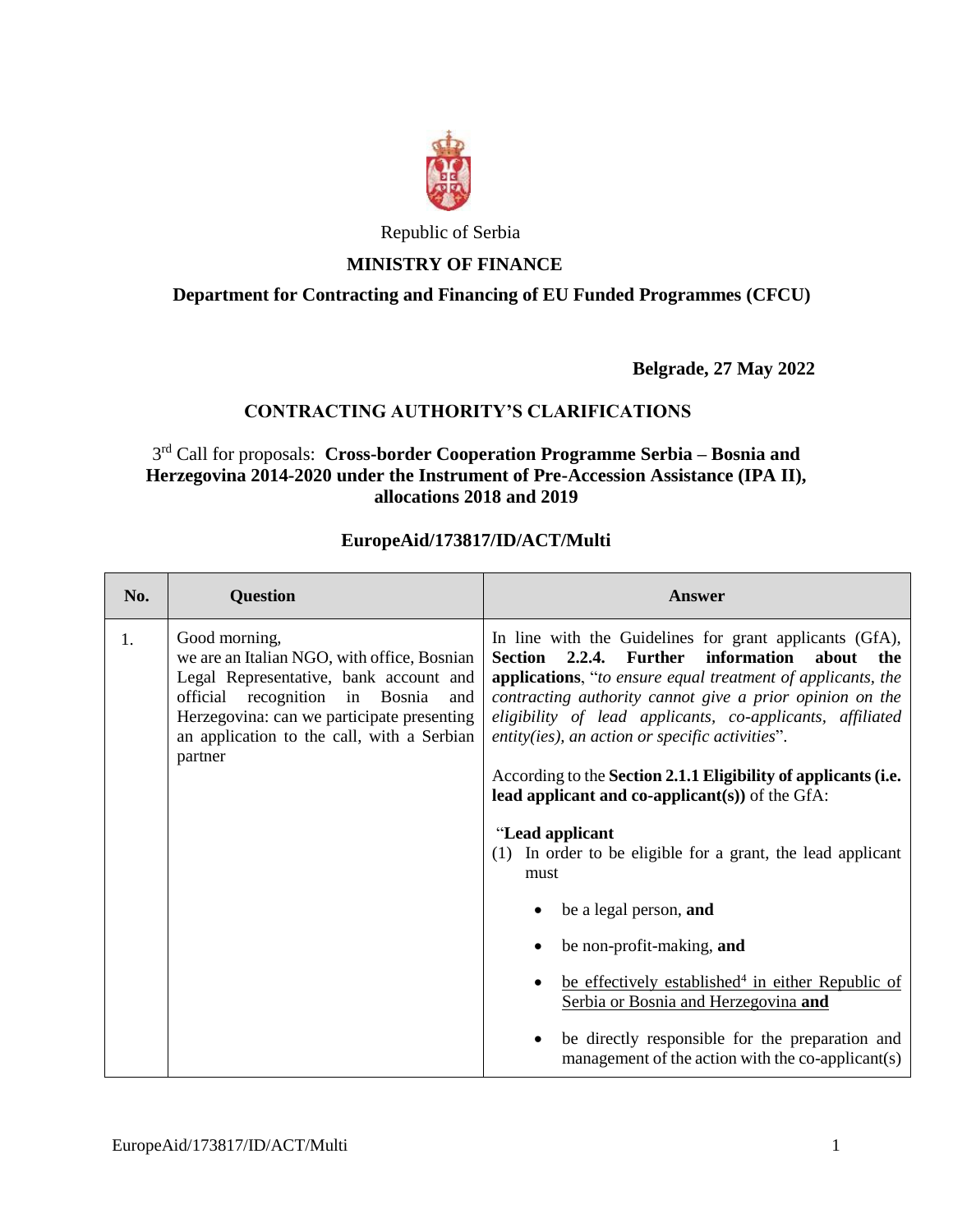| No. | <b>Question</b> | <b>Answer</b>                                                                                                                                                                                                                                                                                                                                                                                                                                                                                                                                                                                                                                                                    |
|-----|-----------------|----------------------------------------------------------------------------------------------------------------------------------------------------------------------------------------------------------------------------------------------------------------------------------------------------------------------------------------------------------------------------------------------------------------------------------------------------------------------------------------------------------------------------------------------------------------------------------------------------------------------------------------------------------------------------------|
|     |                 | and affiliated entity(ies), not acting as an<br>intermediary, and                                                                                                                                                                                                                                                                                                                                                                                                                                                                                                                                                                                                                |
|     |                 | be one of the following institutions<br>or<br>organisations:"                                                                                                                                                                                                                                                                                                                                                                                                                                                                                                                                                                                                                    |
|     |                 | The effective establishment of applicants should be proved<br>not only with the statutes but with the registration certificate.                                                                                                                                                                                                                                                                                                                                                                                                                                                                                                                                                  |
|     |                 | Please see footnote no. 4 in the GfA:                                                                                                                                                                                                                                                                                                                                                                                                                                                                                                                                                                                                                                            |
|     |                 | <sup>4</sup> To be determined on the basis of the organisation's<br>statutes, which should demonstrate that it has been<br>established by an instrument governed by the national law<br>of the country concerned and that its head office is located<br>in an eligible country. The effective establishment of<br>applicants should be proved not only with the statutes but<br>with the registration certificate. In this respect, any legal<br>entity whose statutes have been established in another<br>country cannot be considered an eligible local organisation,<br>even if the statutes are registered locally or a 'Memorandum<br>of Understanding' has been concluded. |
|     |                 | $Co\text{-}applicant(s)$                                                                                                                                                                                                                                                                                                                                                                                                                                                                                                                                                                                                                                                         |
|     |                 | The lead applicant must act with at least one co-<br>applicant as specified hereafter.                                                                                                                                                                                                                                                                                                                                                                                                                                                                                                                                                                                           |
|     |                 | If the lead applicant is established in the Republic of<br>Serbia, at least one co-applicant must be established in<br>Bosnia and Herzegovina, and vice versa.                                                                                                                                                                                                                                                                                                                                                                                                                                                                                                                   |
|     |                 | At least two legal entities in the partnership, one per<br>participating country, being the lead applicant or the co-<br>applicant, must be effectively established or have an<br>office in the programme eligible area.                                                                                                                                                                                                                                                                                                                                                                                                                                                         |
|     |                 | The maximum number of co-applicants that could be<br>involved in the action is 3.                                                                                                                                                                                                                                                                                                                                                                                                                                                                                                                                                                                                |
|     |                 | Co-applicants must satisfy the eligibility criteria as<br>applicable to the lead applicant himself.                                                                                                                                                                                                                                                                                                                                                                                                                                                                                                                                                                              |
|     |                 | Co-applicants must sign the mandate in Part B Section<br>4.2 of the grant application form."                                                                                                                                                                                                                                                                                                                                                                                                                                                                                                                                                                                     |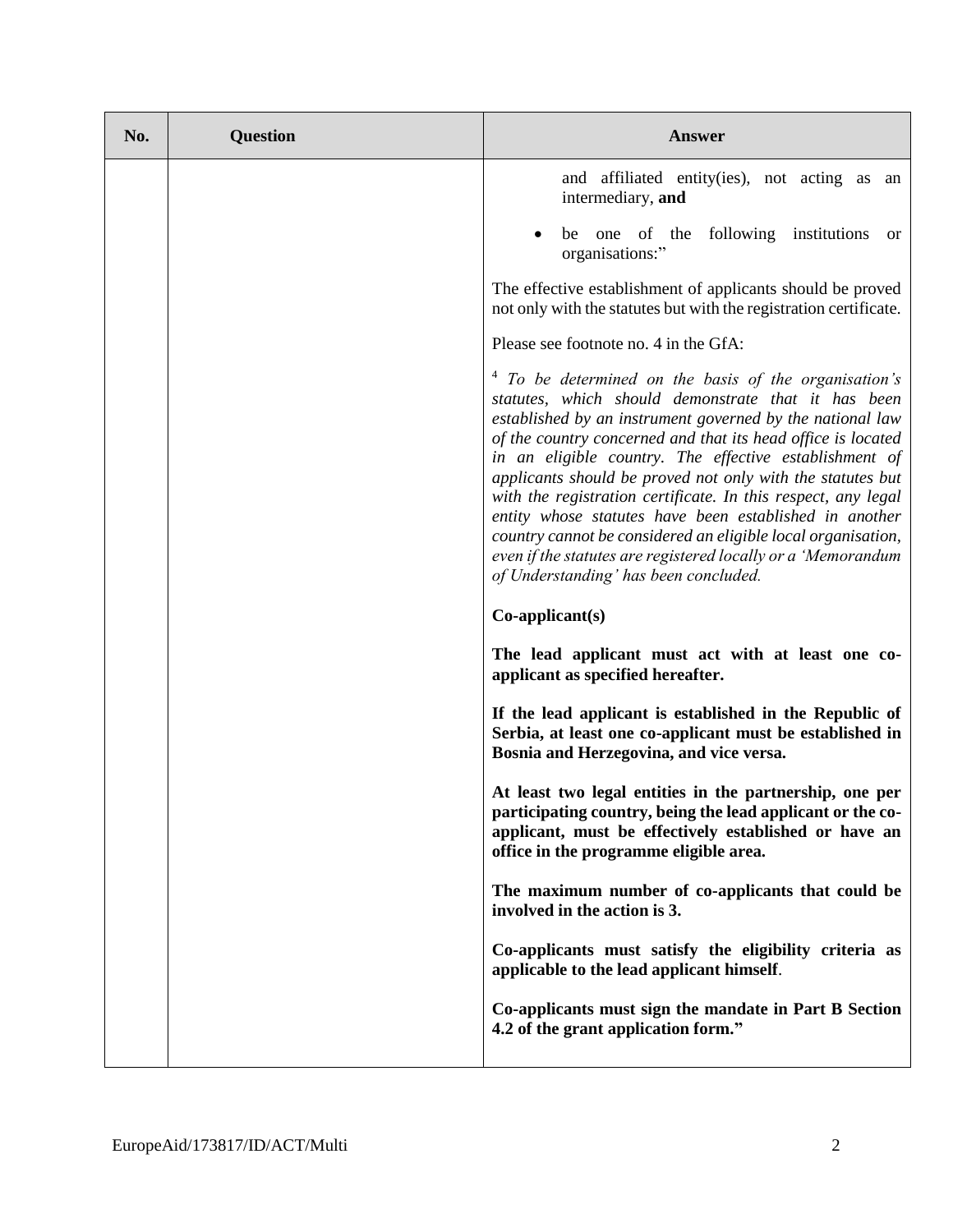| No. | <b>Question</b>                                                                                                                                                                                                                                                                                                                                                                                                                                                                                                                                                                                                                                                                                                                      | <b>Answer</b>                                                                                                                                                                                                                                                                                                                                                                                                                                                                                                                                                                                                                                                                                                                                                                                                                                                                                                                                                                                                                                                                                                                                                                                                                                                                                                                                                                                                                                                                                                                                                                                                                                                                                                                                                                                                                                                                                                                                                                                                  |
|-----|--------------------------------------------------------------------------------------------------------------------------------------------------------------------------------------------------------------------------------------------------------------------------------------------------------------------------------------------------------------------------------------------------------------------------------------------------------------------------------------------------------------------------------------------------------------------------------------------------------------------------------------------------------------------------------------------------------------------------------------|----------------------------------------------------------------------------------------------------------------------------------------------------------------------------------------------------------------------------------------------------------------------------------------------------------------------------------------------------------------------------------------------------------------------------------------------------------------------------------------------------------------------------------------------------------------------------------------------------------------------------------------------------------------------------------------------------------------------------------------------------------------------------------------------------------------------------------------------------------------------------------------------------------------------------------------------------------------------------------------------------------------------------------------------------------------------------------------------------------------------------------------------------------------------------------------------------------------------------------------------------------------------------------------------------------------------------------------------------------------------------------------------------------------------------------------------------------------------------------------------------------------------------------------------------------------------------------------------------------------------------------------------------------------------------------------------------------------------------------------------------------------------------------------------------------------------------------------------------------------------------------------------------------------------------------------------------------------------------------------------------------------|
| 2.  | This question is related to following public<br>calls: Cross-border Cooperation program<br>Serbia-Bosnia and Herzegovina 2014-2020<br>and Cross-border Cooperation program<br>Serbia-Montenegro 2014-2020:<br>Under<br>which<br>conditions<br>be<br>can<br>engaged/recruited external<br>professional<br>staff on project, as member of project team<br>(Heading 1), who will work on project<br>implementation and he/she is not employed<br>in institutions members of partnership<br>Accordingly,<br>consortium.<br>in<br>what<br>percentage is their cost eligible (33,3 -<br>100% of engagement).<br>Also, at which point should they be<br>engaged: before signing the contract, during<br>the clarification or after signing? | In line with the Guidelines for Applicants, Section 2.2.4.<br>Further information about the applications, "to ensure<br>equal treatment of applicants, the contracting authority<br>cannot give a prior opinion on the eligibility of lead<br>applicants, co-applicants, affiliated entity(ies), an action<br>or specific activities".<br>Please see the following information under the Section<br>2.1.5. Eligibility of costs of the Guidelines for applicants:<br>"Eligible direct costs"<br>To be eligible under this call for proposals, costs must<br>comply with the provisions of Article 14 of the General<br>Conditions to the standard grant contract (see Annex G of<br>the guidelines).<br>Salary costs of the personnel of national, regional or<br>local administrations, as well as those of other publicly<br>owned or controlled institutions or enterprises, may be<br>eligible to the extent that they relate to the cost of activities<br>which the relevant public authority would not carry out if<br>the action or operation were not undertaken.<br>This personnel shall not receive for the engagement in<br>the project activities any other remuneration than their<br>in<br>standard, regular<br>salaries<br>their<br>respective<br>institutions.<br>The total sum of the salaries of this personnel shall not<br>exceed the total amount of co-financing provided by the<br>applicant, co-applicant(s) and affiliated entity(ies).<br>Prior to the signature of a grant contract, the contracting<br>authority may require from the relevant beneficiaries the<br>appointment of these staffers by their authorized<br>representative in writing (indicating their names, project<br>function and gross salaries).<br>Please note that this does not apply to professional staff<br>recruited by the national, regional or local administrations,<br>as well as other publicly owned or controlled institutions<br>or enterprises, for the sole purpose of managing this project |
|     |                                                                                                                                                                                                                                                                                                                                                                                                                                                                                                                                                                                                                                                                                                                                      | resulting from the grant award.                                                                                                                                                                                                                                                                                                                                                                                                                                                                                                                                                                                                                                                                                                                                                                                                                                                                                                                                                                                                                                                                                                                                                                                                                                                                                                                                                                                                                                                                                                                                                                                                                                                                                                                                                                                                                                                                                                                                                                                |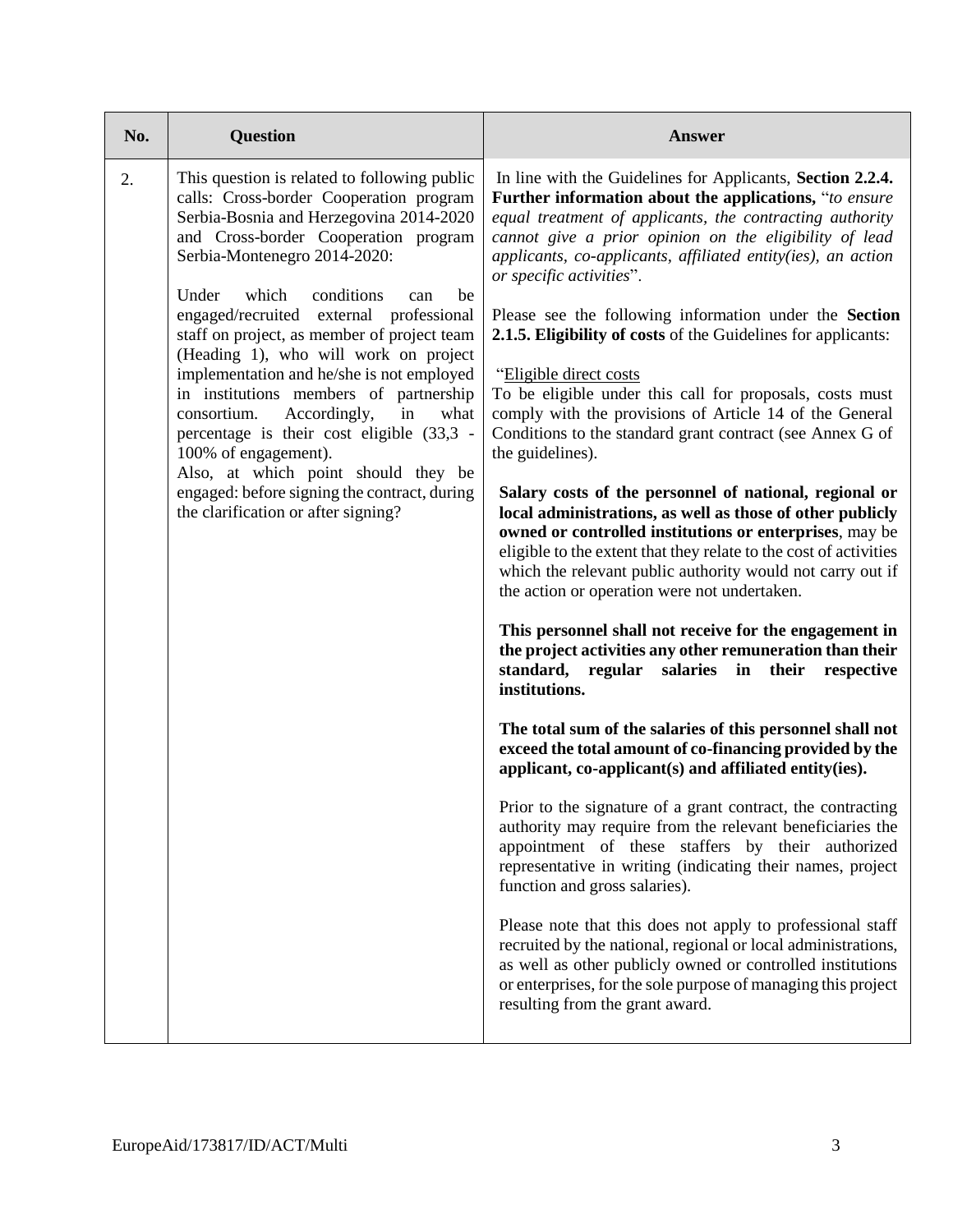| No. | <b>Question</b>                                                                                                                                                                                           | <b>Answer</b>                                                                                                                                                                                                                                                                                                                                                                                                                                                                                                                                                                                                                                                 |
|-----|-----------------------------------------------------------------------------------------------------------------------------------------------------------------------------------------------------------|---------------------------------------------------------------------------------------------------------------------------------------------------------------------------------------------------------------------------------------------------------------------------------------------------------------------------------------------------------------------------------------------------------------------------------------------------------------------------------------------------------------------------------------------------------------------------------------------------------------------------------------------------------------|
|     |                                                                                                                                                                                                           | Potential applicants are also reminded that assessment of<br>the operational capacities will be focused on in-house<br>expertise, which is reflected in assessment grids".                                                                                                                                                                                                                                                                                                                                                                                                                                                                                    |
|     |                                                                                                                                                                                                           | As a general rule, tasks performed by consultants,<br>experts and/or other service providers (e.g. accountants,<br>lawyers, translators, external IT staff etc) are to be<br>considered as resulting from implementation contracts<br>(Article 10 of the general conditions to the standard grant<br>contract). Consequently, beneficiaries must award these<br>contracts in accordance with Annex IV. These costs are<br>thus not considered as human resources (budget heading 1)<br>but as other costs/services (notably budget heading 5 or 6).<br>NB: According to the Article 10.1 of the General<br>Conditions to the standard grant contract: "If the |
|     |                                                                                                                                                                                                           | implementation of the action requires the beneficiary(ies)<br>to procure goods, works or services, it shall respect the<br>contract-award rules and rules of nationality and origin<br>set out in Annex IV of this contract."                                                                                                                                                                                                                                                                                                                                                                                                                                 |
|     |                                                                                                                                                                                                           | Potential applicants don't have to provide signed contracts<br>for external professional staff on project, during the<br>evaluation clarification phase.But please be reminded that<br>assessment of the operational capacities will be focused on<br>in-house expertise, which is reflected in assessment grids.                                                                                                                                                                                                                                                                                                                                             |
| 3.  | Poštovani, Predlog projekta za treći poziv<br>IPA Srbija-BiH je u pripremi. Nismo još ni<br>instituciju registrovali, tako da projekat<br>nema ni pun naziv ni broj.                                      | According to the GfA, Section 2.2 HOW TO APPLY AND<br>THE PROCEDURES TO FOLLOW, "information in<br>PADOR will not be drawn upon in the present call".                                                                                                                                                                                                                                                                                                                                                                                                                                                                                                         |
|     | Pitanje se odnosi na PADOR broj pri<br>registraciji institucije. Pošto smo privatni<br>univerzitet, integrisani, da li se "legal<br>entity" smatra kao "public law body"                                  |                                                                                                                                                                                                                                                                                                                                                                                                                                                                                                                                                                                                                                                               |
|     | Unofficial translation                                                                                                                                                                                    |                                                                                                                                                                                                                                                                                                                                                                                                                                                                                                                                                                                                                                                               |
|     | Dear Sirs, the project proposal for the $3^{rd}$<br>CfP IPA Serbia-BiH call is under<br>preparation. We haven't registered the<br>institution yet, so the project does not have<br>a full name or number. |                                                                                                                                                                                                                                                                                                                                                                                                                                                                                                                                                                                                                                                               |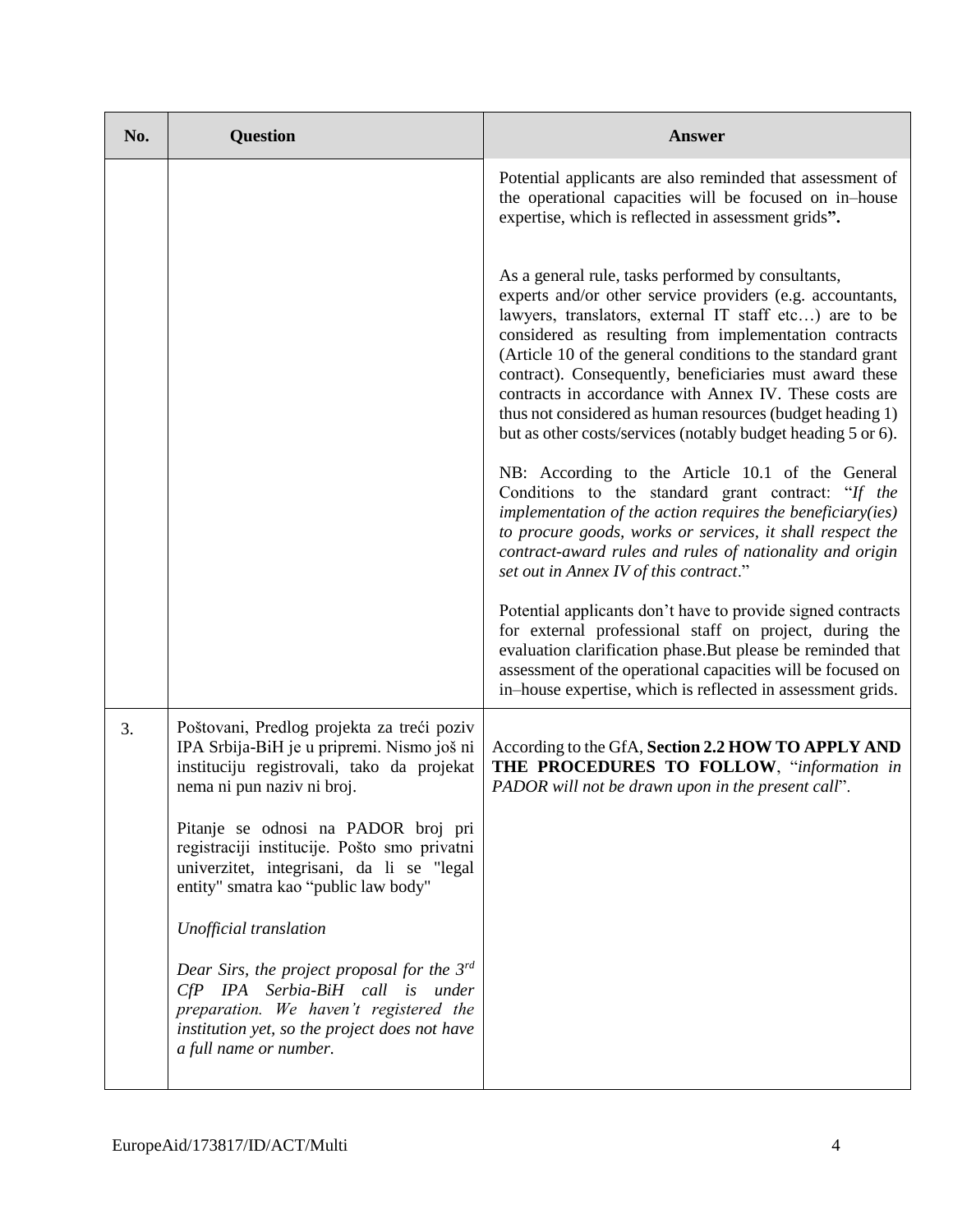| No. | <b>Question</b>                                                                                                                                                                                                                                                                                                                                                                                                                                                                                                                                                                                                                                                                                                                                                                                                                                                                                                                                                                                                                                                                                                                                                                                                                                                      | <b>Answer</b>                                                                                                                                                                                                                                                                                                                                                                                                                                                                                                                                                                                                                                                                                                                                                                                                                                                                                                                                                                                                                                                                                                                                                                                                                                                                                                                                                                                                                      |
|-----|----------------------------------------------------------------------------------------------------------------------------------------------------------------------------------------------------------------------------------------------------------------------------------------------------------------------------------------------------------------------------------------------------------------------------------------------------------------------------------------------------------------------------------------------------------------------------------------------------------------------------------------------------------------------------------------------------------------------------------------------------------------------------------------------------------------------------------------------------------------------------------------------------------------------------------------------------------------------------------------------------------------------------------------------------------------------------------------------------------------------------------------------------------------------------------------------------------------------------------------------------------------------|------------------------------------------------------------------------------------------------------------------------------------------------------------------------------------------------------------------------------------------------------------------------------------------------------------------------------------------------------------------------------------------------------------------------------------------------------------------------------------------------------------------------------------------------------------------------------------------------------------------------------------------------------------------------------------------------------------------------------------------------------------------------------------------------------------------------------------------------------------------------------------------------------------------------------------------------------------------------------------------------------------------------------------------------------------------------------------------------------------------------------------------------------------------------------------------------------------------------------------------------------------------------------------------------------------------------------------------------------------------------------------------------------------------------------------|
|     | The question refers to the PADOR number<br>when registering the institution. Since we<br>are a private university, integrated, is a<br>"legal entity" considered as a "public law<br>body".                                                                                                                                                                                                                                                                                                                                                                                                                                                                                                                                                                                                                                                                                                                                                                                                                                                                                                                                                                                                                                                                          |                                                                                                                                                                                                                                                                                                                                                                                                                                                                                                                                                                                                                                                                                                                                                                                                                                                                                                                                                                                                                                                                                                                                                                                                                                                                                                                                                                                                                                    |
| 4.  | Dear madam/sir,<br>kind reminder on query in the mail below.<br>According to the call for proposal reply<br>should be received within 11 days.<br>Dear madam/sir,<br>I am writing in regard to the IPA 2 Cross-<br>border<br>cooperation Serbia-BiH<br>call,<br>reference<br>EuropeAid/173817/ID/ACT/Multi,<br>the<br>announced<br>$\alpha$<br>link<br>next<br>https://webgate.ec.europa.eu/europeaid/onl<br>ine-<br>services/index.cfm?ADSSChck=16468073<br>80974&do=publi.detPUB&searchtype=QS<br>&orderby=upd&orderbyad=Desc&nbPubli<br>List= $15\&page=1\&aoref=173817$<br>SOS Children's Villages BiH are locally<br>registered in Bosnia and Herzegovina as<br>Representative office of SOS Children's<br>Villages International in Bosnia and<br>Herzegovina. We are one of the leading<br>organizations in Bosnia and Herzegovina in<br>the field of social protection, particularly<br>social protection of children and vulnerable<br>families. In the past we have successfully<br>applied to the calls with same or similar<br>eligibility criteria. However, I would kindly<br>ask for clarification can SOS Children's<br>Villages BiH with this type of registration<br>participate in this call, either as a lead<br>applicant or as a co-applicant? | In line with the Guidelines for grant applicants (GfA),<br><b>Further</b><br>2.2.4.<br>information<br><b>Section</b><br>about<br>the<br>applications, "to ensure equal treatment of applicants, the<br>contracting authority cannot give a prior opinion on the<br>eligibility of lead applicants, co-applicants, affiliated<br>entity(ies), an action or specific activities".<br>According to the Section 2.1.1 Eligibility of applicants (i.e.<br>lead applicant and co-applicant(s)) of the GfA:<br>"Lead applicant<br>In order to be eligible for a grant, the lead applicant<br>(1)<br>must<br>be a legal person, and<br>be non-profit-making, and<br>be effectively established in <sup>4</sup> either Republic of<br>Serbia or Bosnia and Herzegovina and<br>be directly responsible for the preparation and<br>management of the action with the co-applicant(s)<br>and affiliated entity(ies), not acting as an<br>intermediary, and<br>be one of the following institutions or organisations:<br>Under the specific objective 1.2 Fostering social and<br>economic inclusion<br>Central, regional and local government units<br>(ministries, municipalities, departments, agencies)<br>with competencies/responsibilities in the eligible<br>area in the fields relevant to the call<br>Social welfare institutions<br><b>Employment services</b><br>Health institutions<br>٠<br>Civil society organizations/ NGOs<br>٠ |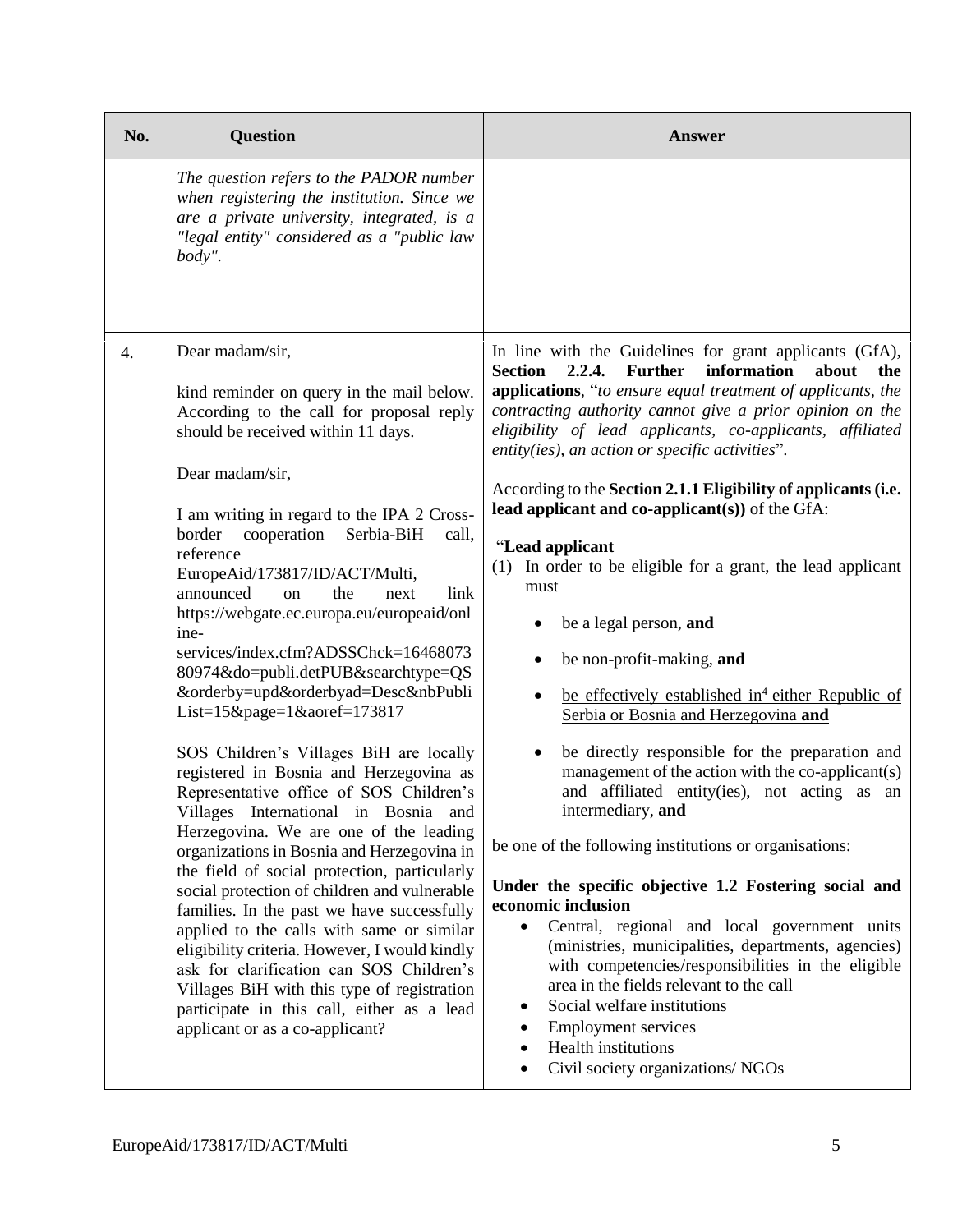| No. | <b>Question</b> | <b>Answer</b>                                                                                                                                                                                                                                                                                                                                                                                                                                                                                                                                                                                                                                                                                                                                                                                                                                                                                                                                                                                                                                                                                                                                                                                         |
|-----|-----------------|-------------------------------------------------------------------------------------------------------------------------------------------------------------------------------------------------------------------------------------------------------------------------------------------------------------------------------------------------------------------------------------------------------------------------------------------------------------------------------------------------------------------------------------------------------------------------------------------------------------------------------------------------------------------------------------------------------------------------------------------------------------------------------------------------------------------------------------------------------------------------------------------------------------------------------------------------------------------------------------------------------------------------------------------------------------------------------------------------------------------------------------------------------------------------------------------------------|
|     |                 | Chambers of commerce and Chambers of crafts and<br>trades<br>Professional associations, farmers associations and<br>associations of SMEs<br>Trade unions<br>Educational<br>research<br>and<br>institutions<br>and<br>organizations<br>Local and regional development agencies<br>٠<br>Public companies and public institutions<br>$\bullet$<br><b>Under</b><br>Objective 3.1:<br>Specific<br><b>Increasing</b><br>the<br>contribution<br>of<br>tourism to<br>the<br>socio-economic<br>development of the programme area<br>Central, regional and local government units<br>(ministries, municipalities, departments, agencies)<br>with competencies/responsibilities in the eligible<br>area in the fields relevant to the call<br>Sport organizations<br>Tourist organizations<br>٠<br><b>Cultural institutions</b><br>$\bullet$<br>Civil society organizations<br>٠<br>Chambers of commerce and Chambers of crafts and<br>trades<br>Professional associations, farmers associations and<br>associations of SMEs<br>National parks<br>Educational<br>and<br>institutions<br>research<br>and<br>organizations<br>Local and regional development agencies<br>Public companies and public institutions" |
|     |                 | In addition, please see the footnote no. 4 in the GfA:<br>4 To be determined on the basis of the organisation's<br>statutes, which should demonstrate that it has been<br>established by an instrument governed by the national law<br>of the country concerned and that its head office is located<br>in an eligible country. The effective establishment of<br>applicants should be proved not only with the statutes but<br>with the registration certificate. In this respect, any legal<br>entity whose statutes have been established in another<br>country cannot be considered an eligible local organisation,<br>even if the statutes are registered locally or a 'Memorandum<br>of Understanding' has been concluded.                                                                                                                                                                                                                                                                                                                                                                                                                                                                       |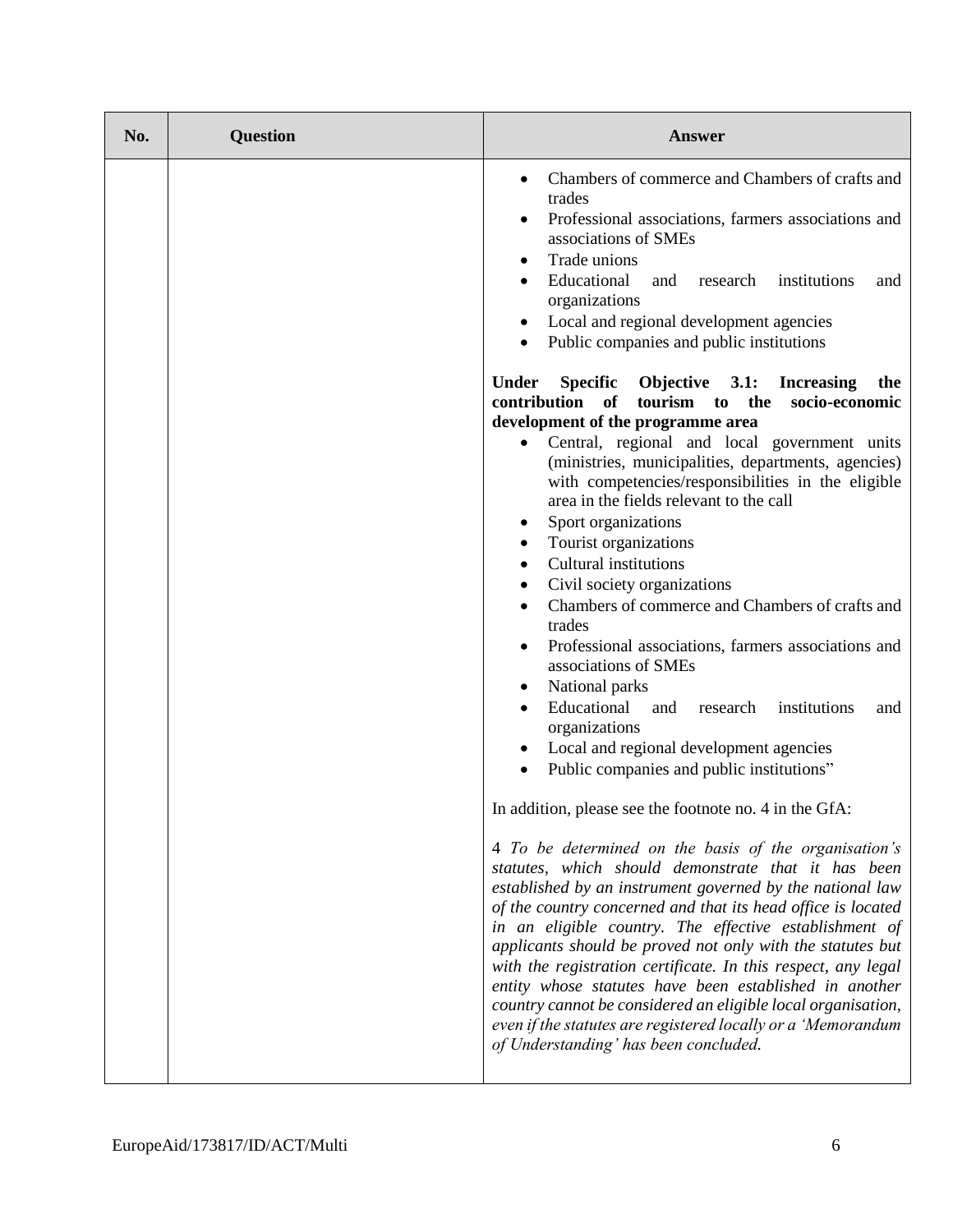| No. | <b>Question</b> | Answer                                                                                                                                                                                                                   |
|-----|-----------------|--------------------------------------------------------------------------------------------------------------------------------------------------------------------------------------------------------------------------|
|     |                 | According to the Section 2.1.1 Eligibility of applicants (i.e.<br>lead applicant and co-applicant $(s)$ ) of the GfA:                                                                                                    |
|     |                 | "Co-applicant(s)                                                                                                                                                                                                         |
|     |                 | The lead applicant must act with at least one co-<br>applicant as specified hereafter.                                                                                                                                   |
|     |                 | If the lead applicant is established in the Republic of<br>Serbia, at least one co-applicant must be established in<br>Bosnia and Herzegovina, and vice versa.                                                           |
|     |                 | At least two legal entities in the partnership, one per<br>participating country, being the lead applicant or the co-<br>applicant, must be effectively established or have an<br>office in the programme eligible area. |
|     |                 | The maximum number of co-applicants that could be<br>involved in the action is 3.                                                                                                                                        |
|     |                 | Co-applicants must satisfy the eligibility criteria as<br>applicable to the lead applicant himself.                                                                                                                      |
|     |                 | Co-applicants must sign the mandate in Part B Section<br>4.2 of the grant application form."                                                                                                                             |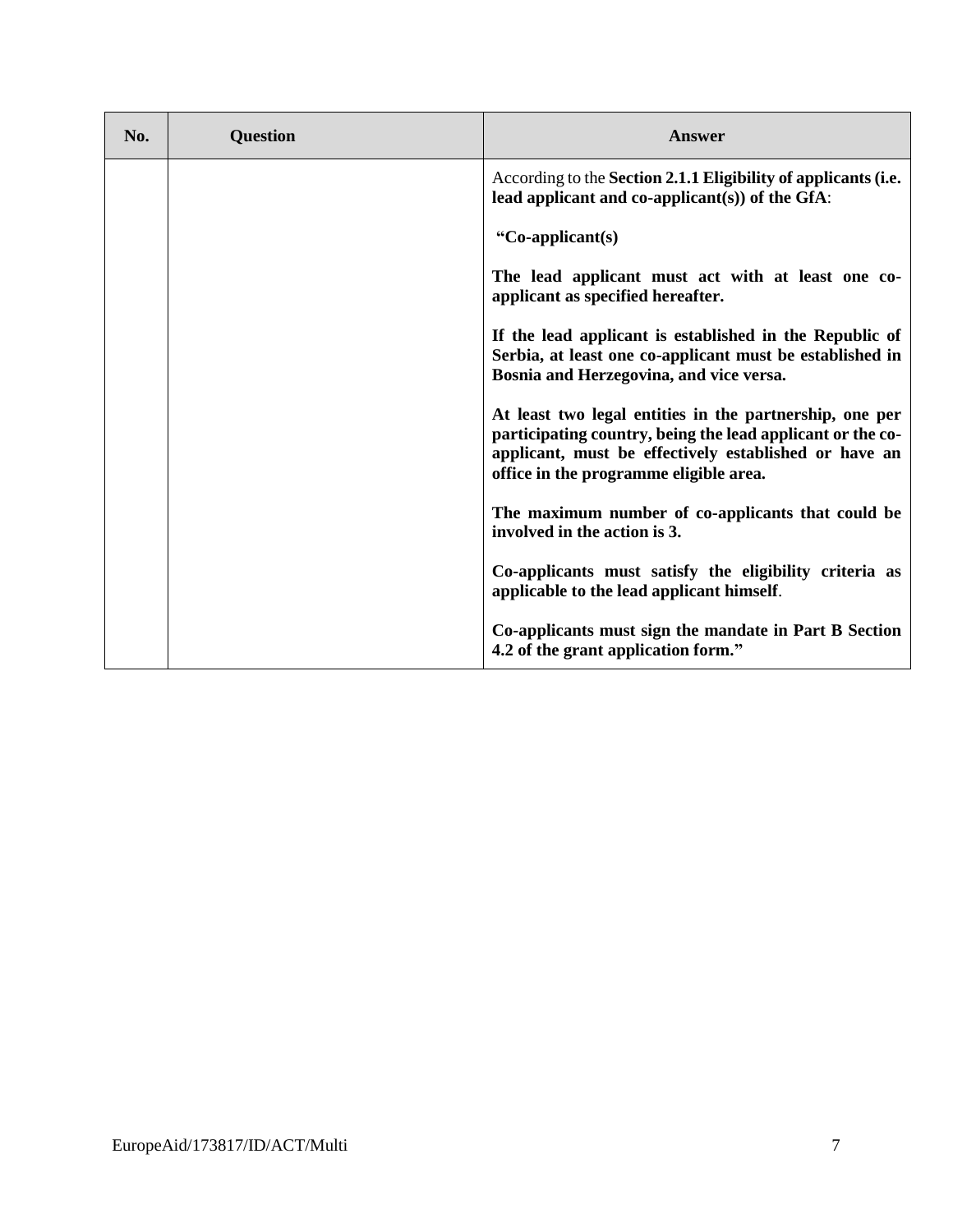| No. | <b>Question</b>                                                                                                                                                                                                                                                                                                                                                                                                                                                                                                                                                                                                                                                                                                                                                                                                                                                                                                               | Answer                                                                                                                                                                                                                                                                                                                                                                                                                                                                                                                                                                                                                                                                                                                                                                                                                                                                                                                                                                                                                                                                                                                                                                                                                                                                                                                                                                                                                                                                                                                                                                                                                                                                                                                                                                    |
|-----|-------------------------------------------------------------------------------------------------------------------------------------------------------------------------------------------------------------------------------------------------------------------------------------------------------------------------------------------------------------------------------------------------------------------------------------------------------------------------------------------------------------------------------------------------------------------------------------------------------------------------------------------------------------------------------------------------------------------------------------------------------------------------------------------------------------------------------------------------------------------------------------------------------------------------------|---------------------------------------------------------------------------------------------------------------------------------------------------------------------------------------------------------------------------------------------------------------------------------------------------------------------------------------------------------------------------------------------------------------------------------------------------------------------------------------------------------------------------------------------------------------------------------------------------------------------------------------------------------------------------------------------------------------------------------------------------------------------------------------------------------------------------------------------------------------------------------------------------------------------------------------------------------------------------------------------------------------------------------------------------------------------------------------------------------------------------------------------------------------------------------------------------------------------------------------------------------------------------------------------------------------------------------------------------------------------------------------------------------------------------------------------------------------------------------------------------------------------------------------------------------------------------------------------------------------------------------------------------------------------------------------------------------------------------------------------------------------------------|
| 5.  | Poštovani,<br>vidio sam da je izašao javni poziv<br>prekogranične saradnje Srbije i Bosne i<br>Hercegovine i da je tu dat spisak gradova<br>koji mogu učestvovati. Vodim nevladinu<br>organizaciju iz grada Kaknja Bosna i<br>Hercegovina i njega nema na spisku a<br>imamo bas lijepu ideju za apliciranje pa nas<br>zanima zašto Kakanj nije na listi i koji je bio<br>kriterij za odabir gradova koji mogu<br>učestvovati.<br>Unofficial translation<br>Dear,<br>I have seen that a public call for the CBC<br>Serbia-BIH has been published and the list<br>of cities that could participate is provided.<br>I run the NGO from the city of Kakanj,<br>Bosnia and Hercegovina and this city is not<br>on the list. We have a really good idea for<br>applying, so we are interested to know why<br>the city of Kakanj is not on the list and what<br>was the criteria for selecting the cities that<br>could participate. | According to GfA, Section 2.1.4. Eligible actions: actions<br>for which an application may be made:<br>"Location<br>Actions or operations must have as final beneficiaries the<br>population of the programme area. They must take place in<br>one or more of the following territorial units:<br>In the Republic of Serbia<br>Sremski District: Sremska Mitrovica, Šid, Inđija,<br>Irig, Ruma, Stara Pazova, Pećinci;<br>Mačvanski District: Šabac, Bogatić, Loznica,<br>Vladimirci, Koceljevo, Mali Zvornik, Krupanj,<br>Ljubovija;<br>Zlatiborski District: Bajina Bašta, Kosjerić, Užice,<br>Požega, Čajetina, Arilje, Priboj, Nova Varoš,<br>Prijepolje, Sjenica;<br>Kolubarski District: Valjevo, Osečina, Ub,<br>Lajkovac, Mionica and Ljig;<br>In Bosnia and Herzegovina<br>Brčko District, Gradačac, Doboj Istok, Gračanica,<br>Srebrenik, Čelić, Lopare, Ugljevik, Donji Žabar,<br>Domaljevac-Šamac, Modriča, Odžak, Osmaci,<br>Banovići, Bijeljina, Brod, Bratunac, Han Pijesak,<br>Kalesija, Kladanj, Šekovići, Lukavac, Milići, Orašje,<br>Pelagićevo, Petrovo, Sapna, Srebrenica, Šamac,<br>Teočak, Tuzla, Vlasenica, Vukosavlje, Zvornik,<br>Živinice, Trnovo RS, Istočna Ilidža, Istočno Novo<br>Sarajevo, Vogošća, Istočni Stari Grad, Vareš, Visoko,<br>Fojnica, Višegrad, Rogatica, Sokolac, Pale, Pale<br>Prača (FBiH), Novo Goražde, Rudo, Čajniče,<br>Goražde, Foča Ustikolina (FBiH), Foča, Kalinovik,<br>Trnovo, Hadžići, Ilidža, Novi Grad Sarajevo, Stari<br>Grad Sarajevo, Ilijaš, Breza, Kiseljak, Kreševo,<br>Olovo, Sarajevo Centar and Novo Sarajevo.<br>Only the enumerated localities are part of the<br>programme eligible area of the IPA II CBC Serbia-Bosnia<br>and Herzegovina Programme.<br>Please also refer to the answer no. 4. |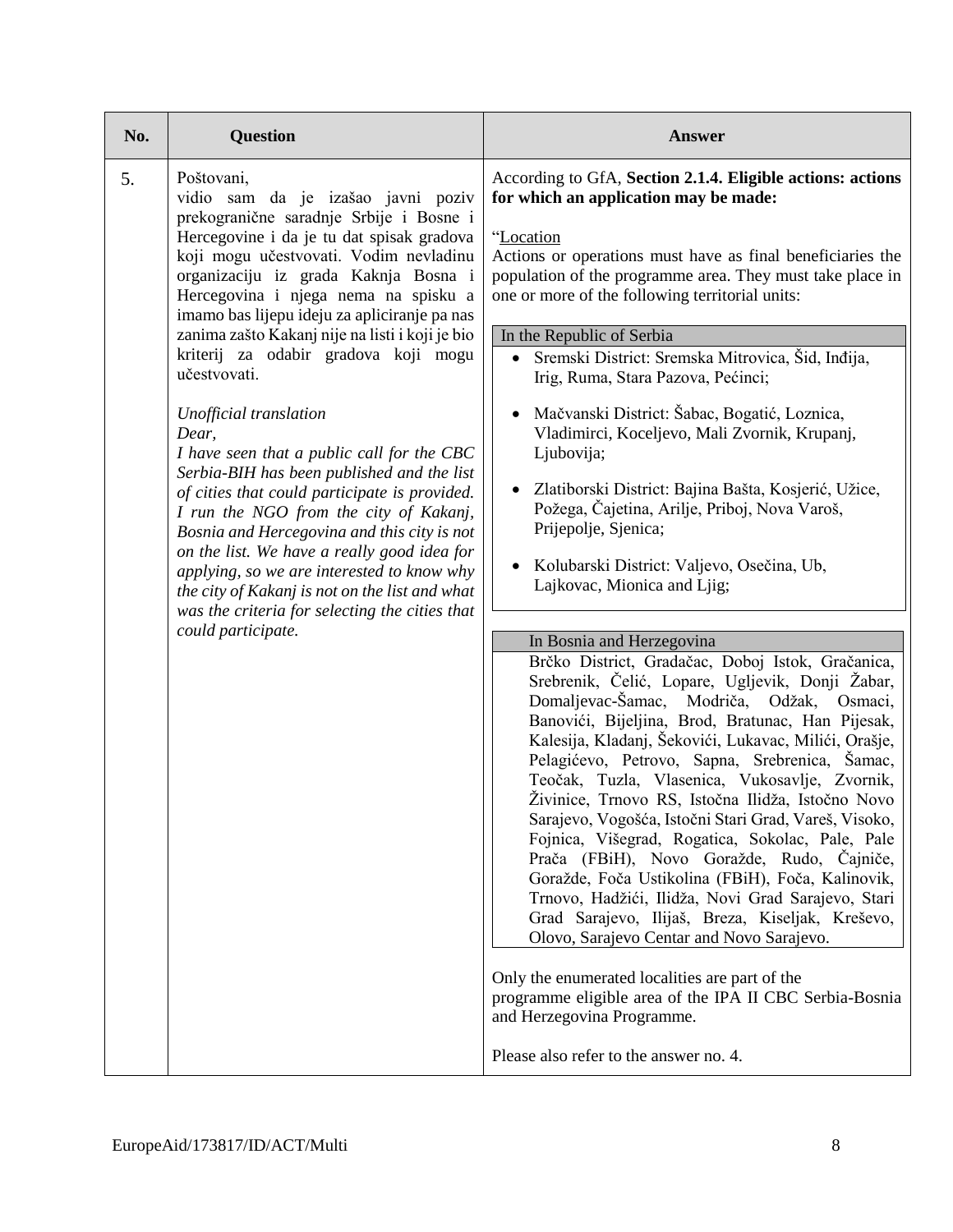| No. | <b>Question</b>                                                                                                                                                                                                                                                                                                                                                                                                                                                                                                                                                                                                                                                                                                                                                                                                                                                                                                              | <b>Answer</b>                     |
|-----|------------------------------------------------------------------------------------------------------------------------------------------------------------------------------------------------------------------------------------------------------------------------------------------------------------------------------------------------------------------------------------------------------------------------------------------------------------------------------------------------------------------------------------------------------------------------------------------------------------------------------------------------------------------------------------------------------------------------------------------------------------------------------------------------------------------------------------------------------------------------------------------------------------------------------|-----------------------------------|
| 6.  | Dear Sirs / Madams,<br>We would appreciate your reply with<br>regards to eligible partners.                                                                                                                                                                                                                                                                                                                                                                                                                                                                                                                                                                                                                                                                                                                                                                                                                                  | Please refer to the answer no. 4. |
|     | If a partner is registered as "d.o.o."<br>according to the Zakon o privrednim<br>društvima Federacije BiH, is it eligible to<br>participate in the program as partner. They<br>are established by and association with the<br>status of social enterprise for the<br>employment of persons with disabilities.<br>We have read the Guidelines for applicants,<br>however we consider the situation is<br>specific since we are talking about<br>Association for the rehabilitation and<br>employment of blind and visually impaired<br>which is in their vocation a social enterprise<br>whose profit is invested in the society.                                                                                                                                                                                                                                                                                             |                                   |
| 7.  | Najljubaznije Vas molim za informaciju da<br>li možemo da konkurišemo na otvorenom<br>pozivu - IPA program prekogranične<br>saradnje Srbija-Bosna i Hercegovina 2014-<br>2020 kao Univerzitet ili kao fakultet ili su<br>obe varijante moguće? U svakom slučaju,<br>na strani Srbije, sedište i Univerziteta i<br>fakulteta je u Novom Sadu, a naša visoko<br>školska jedinica se nalazi u Šapcu, gde je i<br>predviđeno da se odvija deo programskih<br>aktivnosti.<br>Partner iz<br>Bosne je takođe obrazovna<br>ustanova, te nam je neophodno i za njih da<br>znamo da li mogu konkurisati kao<br>Univerzitet ili fakultet (sedište oba su u<br>programskom području).<br>Unofficial translation<br>I would kindly like to ask you for the<br>information whether we could apply to the<br>open call -IPA cross-border cooperation<br>program Serbia-Bosnia and Hercegovina<br>2014-2020 as a University or as a Faculty, | Please refer to the answer no. 4. |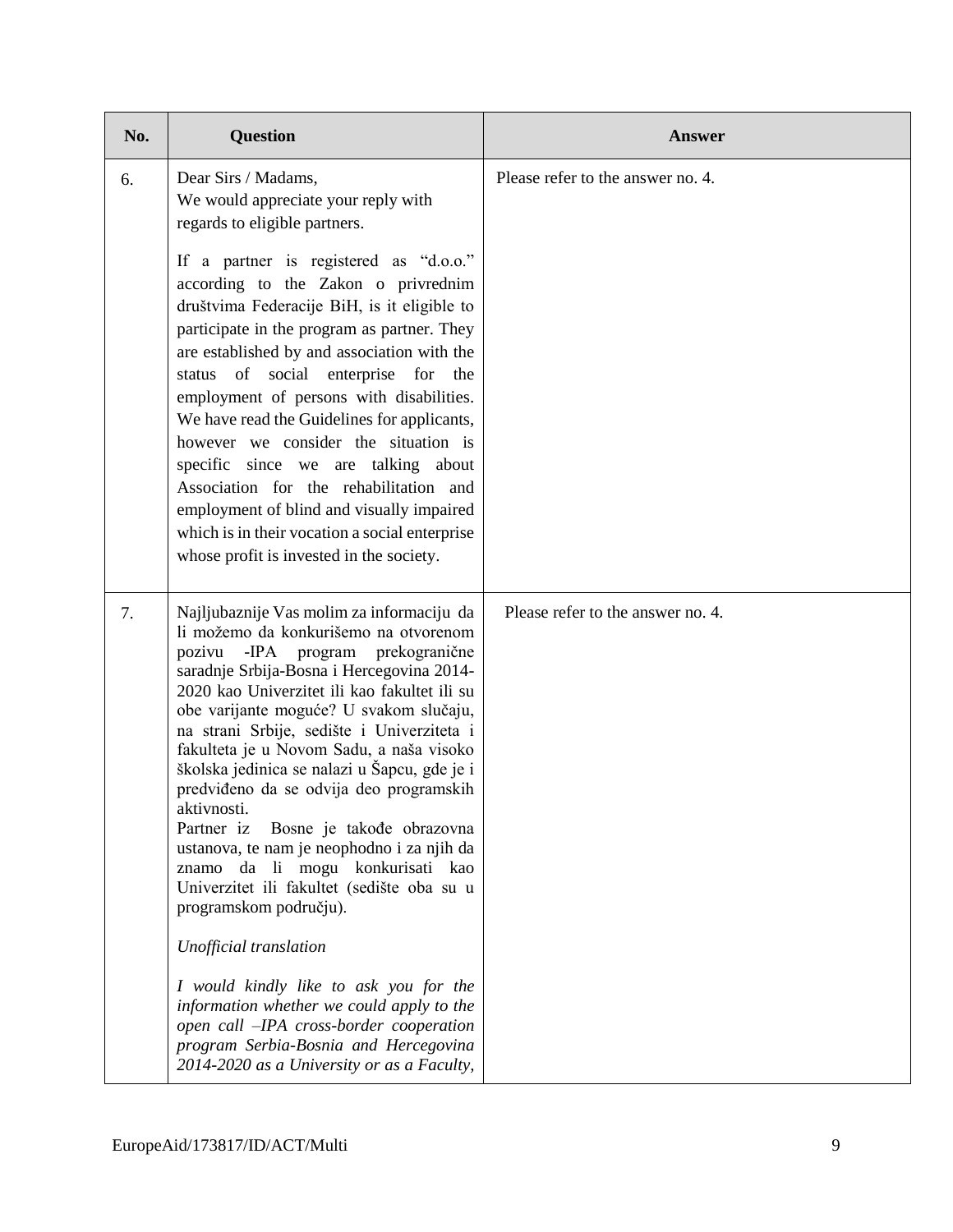| No. | <b>Question</b>                                                                                                                                                                                                                                                                                                                                                                                                                                                                                                                                                                            | <b>Answer</b>                                                                                                                                                                                                                                                                                                                                                                                                                                                                                                                                                                                                                                  |
|-----|--------------------------------------------------------------------------------------------------------------------------------------------------------------------------------------------------------------------------------------------------------------------------------------------------------------------------------------------------------------------------------------------------------------------------------------------------------------------------------------------------------------------------------------------------------------------------------------------|------------------------------------------------------------------------------------------------------------------------------------------------------------------------------------------------------------------------------------------------------------------------------------------------------------------------------------------------------------------------------------------------------------------------------------------------------------------------------------------------------------------------------------------------------------------------------------------------------------------------------------------------|
|     | or both variants are possible? Anyway, on<br>the Serbian side, the head office of both the<br>University and the Faculty is in Novi Sad,<br>and our education unit is in Sabac, where<br>the part of the program activities is planned<br>to take place.<br>Partner from Bosnia and Herzegovina is<br>also an educational institution, so we also<br>need to know whether they could apply as a<br>University or as a Faculty (head offices of<br>both are located in the programme area).                                                                                                 |                                                                                                                                                                                                                                                                                                                                                                                                                                                                                                                                                                                                                                                |
| 8.  | Najljubaznije Vas molim za informaciju da<br>prilikom podnošenja<br>$li$ je<br>projektne<br>dokumentacije<br>za<br><b>IPA</b><br>program<br>prekogranične saradnje Srbija-Bosna i<br>Hercegovina 2014-2020 neophodno:<br>celokupnu<br>prevesti<br>$\mathbf{i}$<br>statusnu<br>dokumentaciju svih nosioca projekta (lead<br>applicant and co-applicant i /ili affiliated<br>entities) na engleski jezik?<br>- prevesti i finansijske izveštaje<br>za<br>poslednje tri godine na engleski jezik (lead<br>applicant and co-applicant i/ili affiliated<br>entities)?<br>Unofficial translation | According to the Section 2.2.1 Application forms of the<br>GfA:<br>"Applicants must apply in English.<br>Documents must be supplied in the form of originals,<br>photocopies or scanned versions (i.e., showing legible<br>stamps, signatures and dates) of the said originals.<br>Where such documents are not in one of the official<br>languages of the European Union, a translation into English<br>language of the relevant parts of these documents proving<br>the lead applicant's and, where applicable, co-applicants' and<br>affiliated entity(ies)' eligibility, must be attached for the<br>purpose of analysing the application. |
|     | I would kindly like to ask you for the<br>information on whether when submitting<br>the project documentation for the IPA<br>cross-border cooperation program Serbia -<br>Bosnia and Herzegovina it is necessary:<br>to translate the entire status<br>$\qquad \qquad -$<br>documentation for all project<br>applicants (main applicant and co-<br>applicant and / or related parties)<br>into English,<br>to translate the financial reports<br>for the last three years into English<br>(lead applicant and co-applicant<br>and/or affiliated entities).                                 | Where these documents are in an official language of the<br>European Union other than English, it is strongly<br>recommended, in order to facilitate the evaluation, to<br>provide a translation of the relevant parts of the documents,<br>proving the lead applicant's and, where applicable, co-<br>applicants'<br>affiliated entity(ies)' eligibility, into<br>and<br>English."                                                                                                                                                                                                                                                            |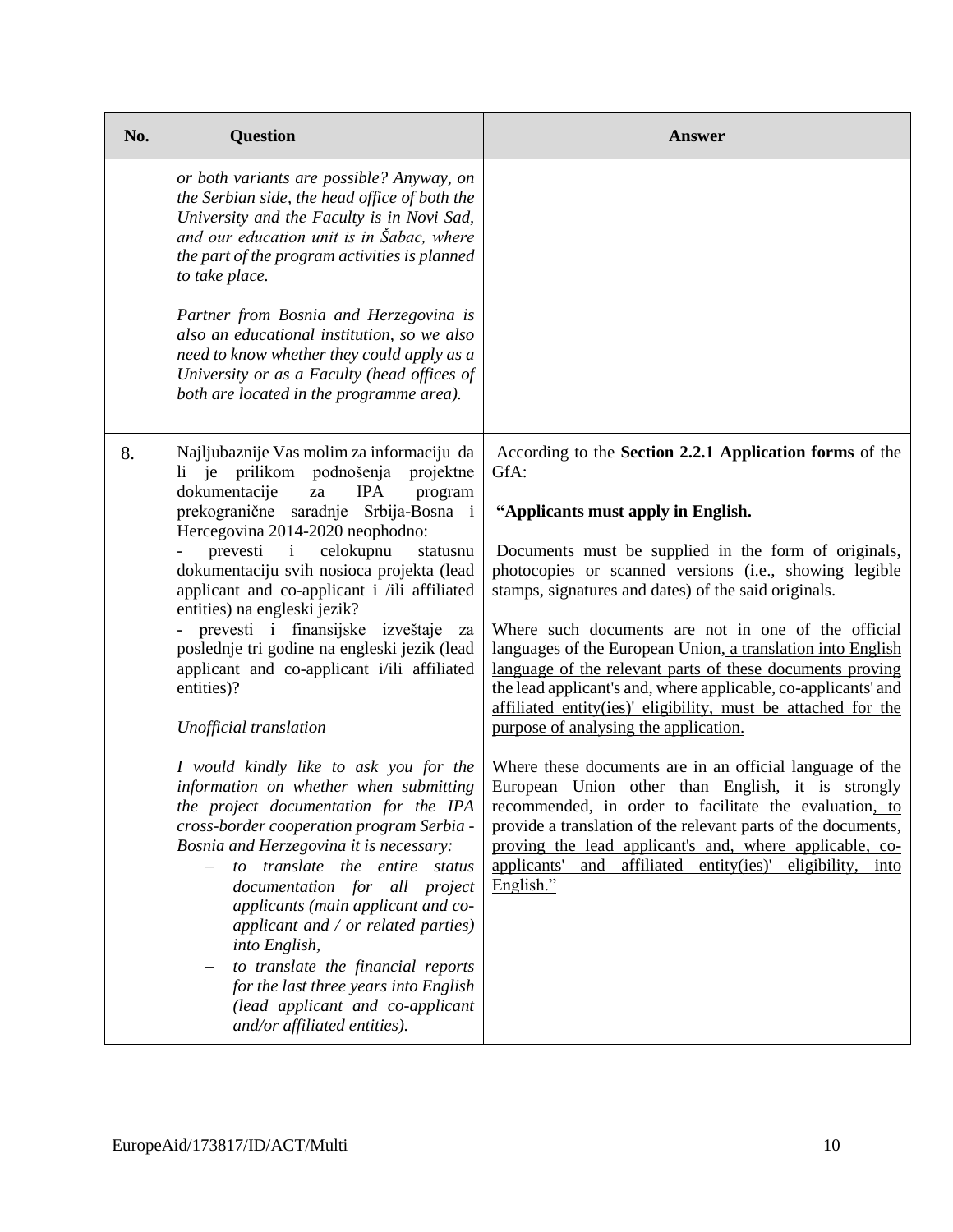| No. | <b>Question</b>                                                                                                                                                                                                                                                                                                                                                                                                                                                                                                                                                                                                                                                                                                                                                                                                                                                                                                                                                                                                                                                                                                                                                                                                                                                                                                                                                                                                                                                                                                                                                                                                                                                                                                                                                                               | <b>Answer</b>                     |
|-----|-----------------------------------------------------------------------------------------------------------------------------------------------------------------------------------------------------------------------------------------------------------------------------------------------------------------------------------------------------------------------------------------------------------------------------------------------------------------------------------------------------------------------------------------------------------------------------------------------------------------------------------------------------------------------------------------------------------------------------------------------------------------------------------------------------------------------------------------------------------------------------------------------------------------------------------------------------------------------------------------------------------------------------------------------------------------------------------------------------------------------------------------------------------------------------------------------------------------------------------------------------------------------------------------------------------------------------------------------------------------------------------------------------------------------------------------------------------------------------------------------------------------------------------------------------------------------------------------------------------------------------------------------------------------------------------------------------------------------------------------------------------------------------------------------|-----------------------------------|
| 9.  | Imamo projektnu ideju sa kojom želimo da<br>učestvujemo na otvorenom pozivu -IPA<br>program prekogranične saradnje Srbija-<br>Bosna i Hercegovina 2014-2020 i imamo<br>partnere u Bosni u programskom području,<br>ali imamo nedoumicu da li mi kao<br>Univerzitet/Fakultet sa sedištem u Novom<br>Sadu, a naš fakultet ima visoko školsku<br>jedinicu u Šapcu (Visokoškolska jedinica<br>van sedišta ustanove bez svojstva pravnog<br>lica - bez matičnog broja i PIB-a, sa<br>Rešenjem nadležnog ministarstva), a u<br>čijim prostorijama bi se obavljao deo<br>projektnih aktivnosti (onih koje bi se<br>obavljale u Srbiji), možemo učestvovati u<br>projektu ili nam je neophodan partner i sa<br>Srbije koji ima sedište<br>strane<br>u.<br>programskom području.<br>Najljubaznije Vas molimo za brz odgovor,<br>ukoliko je to moguće, jer od ove<br>informacije<br>zavisi<br>da<br>- li<br>možemo<br>učestvovati na pozivu ili ne?<br>Unofficial translation<br>We have a project idea we want to<br>participate with at the open call -IPA CBC<br>programme<br>Serbia-Bosnia<br>and<br>Hercegovina 2014-2020 and we have a<br>partner in the programme area of Bosnia<br>and Herzegovina.<br>However, we have doubts whether we as a<br>University/Faculty based in Novi Sad and<br>with a higher education unit in Sabac (the<br>higher education unit outside the head<br>office of the institution, without the status of<br>a legal entity - without registration number<br>and PIB, with the Decision of the competent<br>ministry), in whose premises the part of the<br>project<br>activities<br>would take<br>place<br><i>(activities in Serbia),</i><br>could participate in the project or we need<br>a partner from Serbia who has the head<br>office in the program area. | Please refer to the answer no. 4. |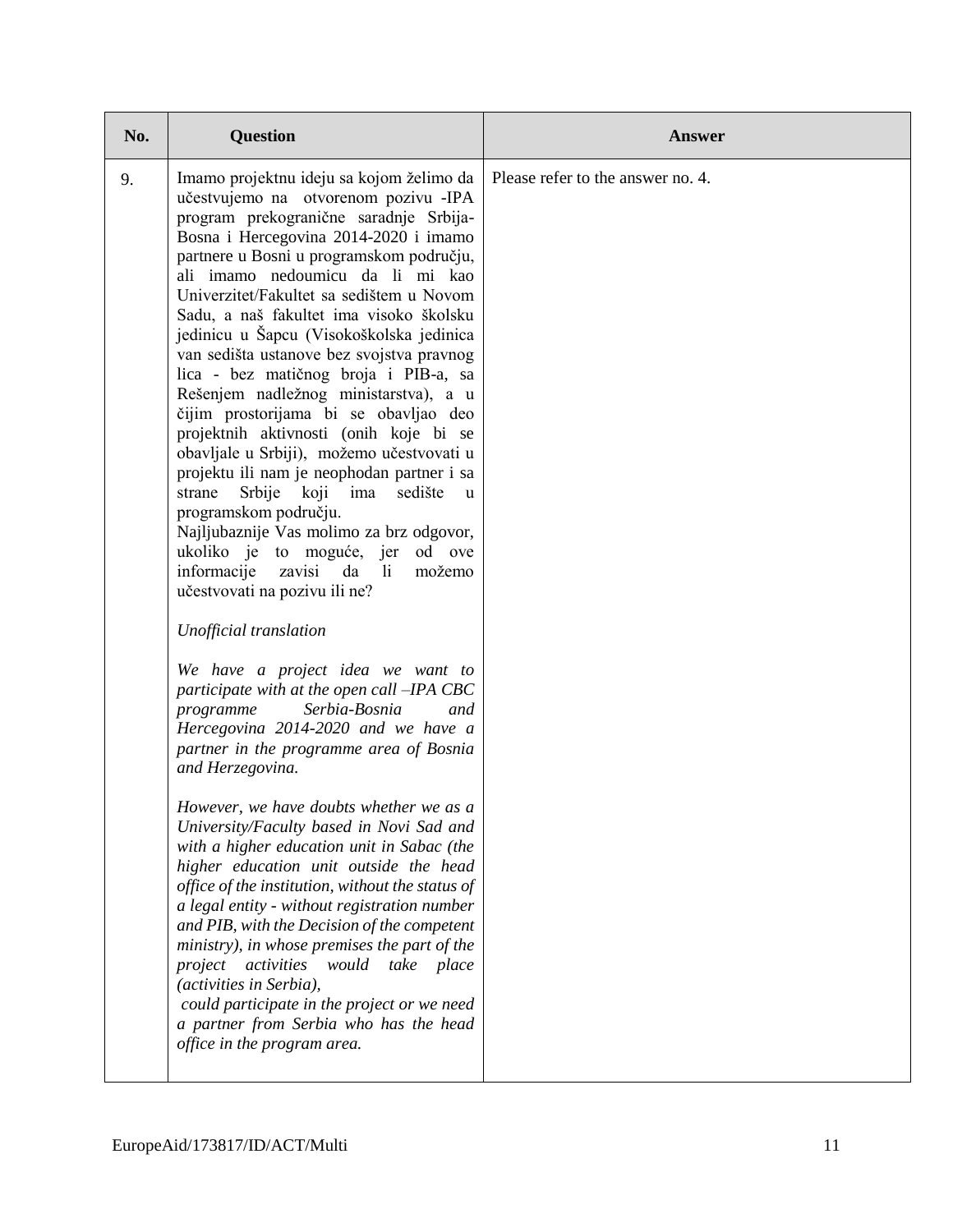| No. | <b>Question</b>                                                                                                                                                                                                                                                                                                                                                                                                                                                                                                                                                                                                                                                                                                                                                                                                                                  | <b>Answer</b>                                                                                                                                                                                                                                                                                                                                                                                                                                                                                                                                                                                                                                                                                                                     |
|-----|--------------------------------------------------------------------------------------------------------------------------------------------------------------------------------------------------------------------------------------------------------------------------------------------------------------------------------------------------------------------------------------------------------------------------------------------------------------------------------------------------------------------------------------------------------------------------------------------------------------------------------------------------------------------------------------------------------------------------------------------------------------------------------------------------------------------------------------------------|-----------------------------------------------------------------------------------------------------------------------------------------------------------------------------------------------------------------------------------------------------------------------------------------------------------------------------------------------------------------------------------------------------------------------------------------------------------------------------------------------------------------------------------------------------------------------------------------------------------------------------------------------------------------------------------------------------------------------------------|
|     | We are kindly asking for your answer in the<br>shortest notice since our participation in<br>this Call depends on that information.                                                                                                                                                                                                                                                                                                                                                                                                                                                                                                                                                                                                                                                                                                              |                                                                                                                                                                                                                                                                                                                                                                                                                                                                                                                                                                                                                                                                                                                                   |
| 10. | We are referring to the point "ineligibility"<br>of actions" stated on page 23. of the<br>Guidelines for applicants:<br>It is listed that "the following types of<br>actions are ineligible: actions aimed at the<br>upgrading of infrastructure and equipment<br>in privately owned facilities".<br>If a project targets tourism rural households<br>which previously undergo specific capacity<br>building and training and are submitting<br>business plans which aim to diversify and<br>increase the quality of their offer under a<br>transparent procedure – which together are<br>expected to contribute to overall goal of the<br>project and the fulfilment of indicators-<br>would<br>it be<br>possible<br>allocate<br>to<br>equipment/direct some activities to them<br>which remain under the ownership of the<br>project partners? | In line with the GfA, Section 2.2.4. Further information<br>about the applications, in order "to ensure equal<br>treatment of applicants, the contracting authority cannot<br>give a prior opinion on the eligibility of lead applicants,<br>co-applicants, affiliated entity(ies), an action or specific<br>activities."                                                                                                                                                                                                                                                                                                                                                                                                         |
| 11. | Dear Madam/Sir,<br>On behalf of the National Alliance for Local<br>Economic Development, I am hereby<br>submitting the questions for clarifications<br>with regards to the 3rd Call for Proposals<br>Cross-Border<br>for<br>the<br>Cooperation<br>Serbia-Bosnia<br>programme<br>and<br>Herzegovina<br>(ref.<br>Europe<br>Aid/173817/ID/ACT/Multi).<br>Can the lead applicant be legally registered<br>outside of the programme area whereas two<br>co-applicants and/or affiliated entities are<br>legally registered in the programme area?                                                                                                                                                                                                                                                                                                     | According to the Section 2.1.1 Eligibility of<br>applicants (i.e. lead applicant and $co\text{-}applicant(s)$ )<br>of the GfA:<br>"Co-applicant(s)<br>The lead applicant must act with at least one co-<br>applicant as specified hereafter.<br>If the lead applicant is established in the Republic of<br>Serbia, at least one co-applicant must be established in<br>Bosnia and Herzegovina, and vice versa.<br>At least two legal entities in the partnership, one per<br>participating country, being the lead applicant or the co-<br>applicant, must be effectively established or have an<br>office in the programme eligible area.<br>The maximum number of co-applicants that could be<br>involved in the action is 3. " |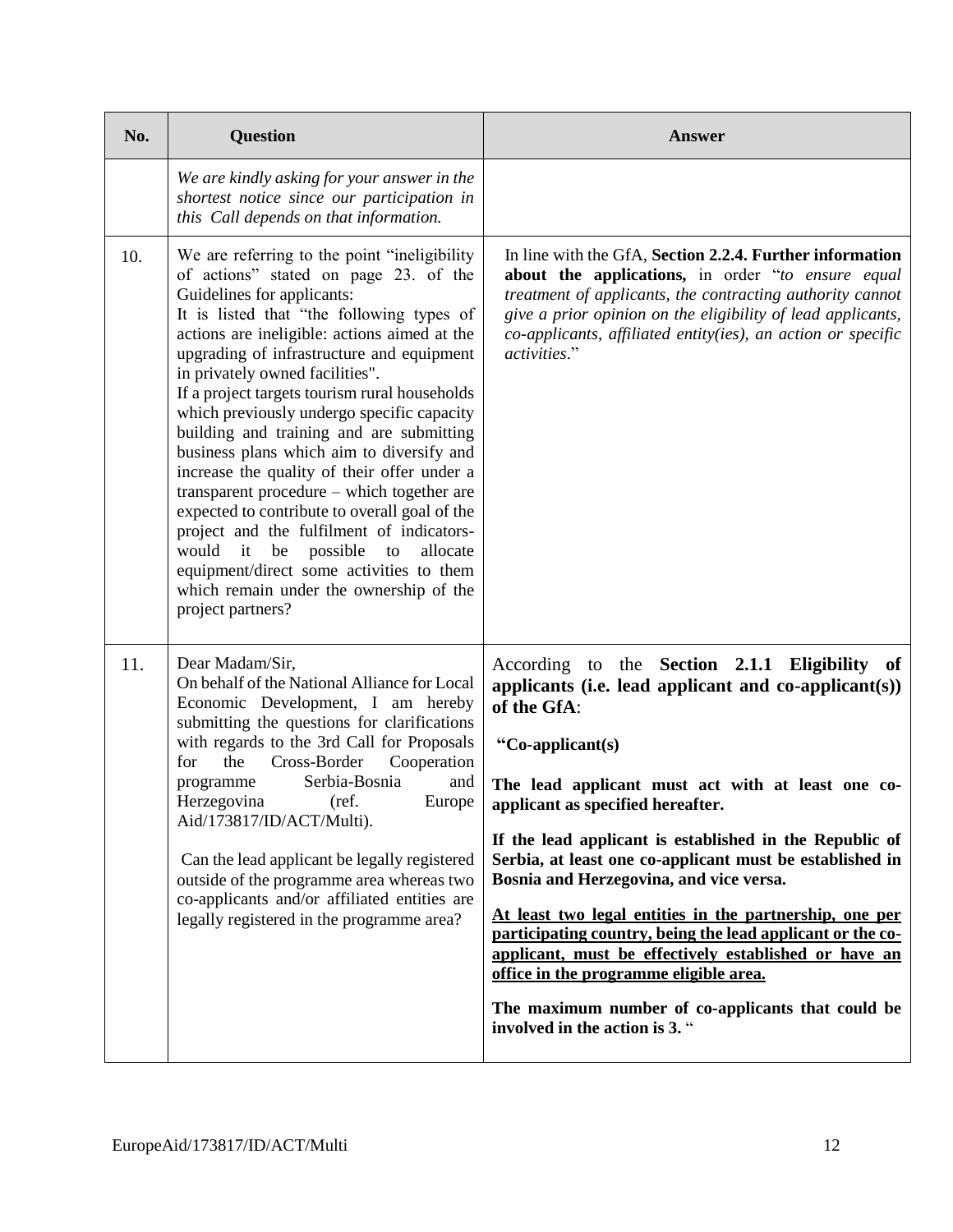| No. | <b>Question</b>                                                                                                                                                                                                                                                                                                 | <b>Answer</b>                                                                                                                                                                                                                                                                                                                                                                                                                                                                                                                                                                                                                                                        |
|-----|-----------------------------------------------------------------------------------------------------------------------------------------------------------------------------------------------------------------------------------------------------------------------------------------------------------------|----------------------------------------------------------------------------------------------------------------------------------------------------------------------------------------------------------------------------------------------------------------------------------------------------------------------------------------------------------------------------------------------------------------------------------------------------------------------------------------------------------------------------------------------------------------------------------------------------------------------------------------------------------------------|
| 12. | If an entity is legally registered outside of<br>the programme area, but in its statute is<br>defined as an association with a branch<br>office in the programme area, is this entity<br>thus eligible to apply either as a co-<br>applicant or an affiliated entity?                                           | In line with the GfA, Section 2.2.4. Further<br>information about the applications, in order "to<br>ensure equal treatment of applicants, the contracting<br>authority cannot give a prior opinion on the eligibility<br>of lead applicants, co-applicants, affiliated entity(ies),<br>an action or specific activities."                                                                                                                                                                                                                                                                                                                                            |
|     | Bearing in mind that, as per law in Serbia,<br>it is not mandatory to legally register the<br>address of a branch office in the Business<br>Registry Agency, and the branch office<br>address is not visible on the website of<br>BRA, what type of documents should we<br>provide for this entity to prove its | According to the Section 2.1.1 Eligibility of applicants (i.e.<br>lead applicant and co-applicant(s)) of the $GfA$ :                                                                                                                                                                                                                                                                                                                                                                                                                                                                                                                                                 |
|     |                                                                                                                                                                                                                                                                                                                 | "Lead applicant<br>(1) In order to be eligible for a grant, the lead applicant<br>must                                                                                                                                                                                                                                                                                                                                                                                                                                                                                                                                                                               |
|     | eligibility?                                                                                                                                                                                                                                                                                                    | be a legal person, and                                                                                                                                                                                                                                                                                                                                                                                                                                                                                                                                                                                                                                               |
|     |                                                                                                                                                                                                                                                                                                                 | be non-profit-making, and                                                                                                                                                                                                                                                                                                                                                                                                                                                                                                                                                                                                                                            |
|     |                                                                                                                                                                                                                                                                                                                 | be effectively established in <sup>4</sup> either Republic of<br>Serbia or Bosnia and Herzegovina and                                                                                                                                                                                                                                                                                                                                                                                                                                                                                                                                                                |
|     |                                                                                                                                                                                                                                                                                                                 | be directly responsible for the preparation and<br>management of the action with the co-applicant(s)<br>and affiliated entity(ies), not acting as an<br>intermediary, and                                                                                                                                                                                                                                                                                                                                                                                                                                                                                            |
|     |                                                                                                                                                                                                                                                                                                                 | be one of the following institutions<br><sub>or</sub><br>organisations:"                                                                                                                                                                                                                                                                                                                                                                                                                                                                                                                                                                                             |
|     |                                                                                                                                                                                                                                                                                                                 | The effective establishment of applicants should be proved<br>not only with the statutes but with the registration certificate.                                                                                                                                                                                                                                                                                                                                                                                                                                                                                                                                      |
|     |                                                                                                                                                                                                                                                                                                                 | Please see footnote no. 4 in the GfA:                                                                                                                                                                                                                                                                                                                                                                                                                                                                                                                                                                                                                                |
|     |                                                                                                                                                                                                                                                                                                                 | To be determined on the basis of the organisation's<br>statutes, which should demonstrate that it has been<br>established by an instrument governed by the national law<br>of the country concerned and that its head office is located<br>in an eligible country. The effective establishment of<br>applicants should be proved not only with the statutes but<br>with the registration certificate. In this respect, any legal<br>entity whose statutes have been established in another<br>country cannot be considered an eligible local organisation,<br>even if the statutes are registered locally or a 'Memorandum<br>of Understanding' has been concluded." |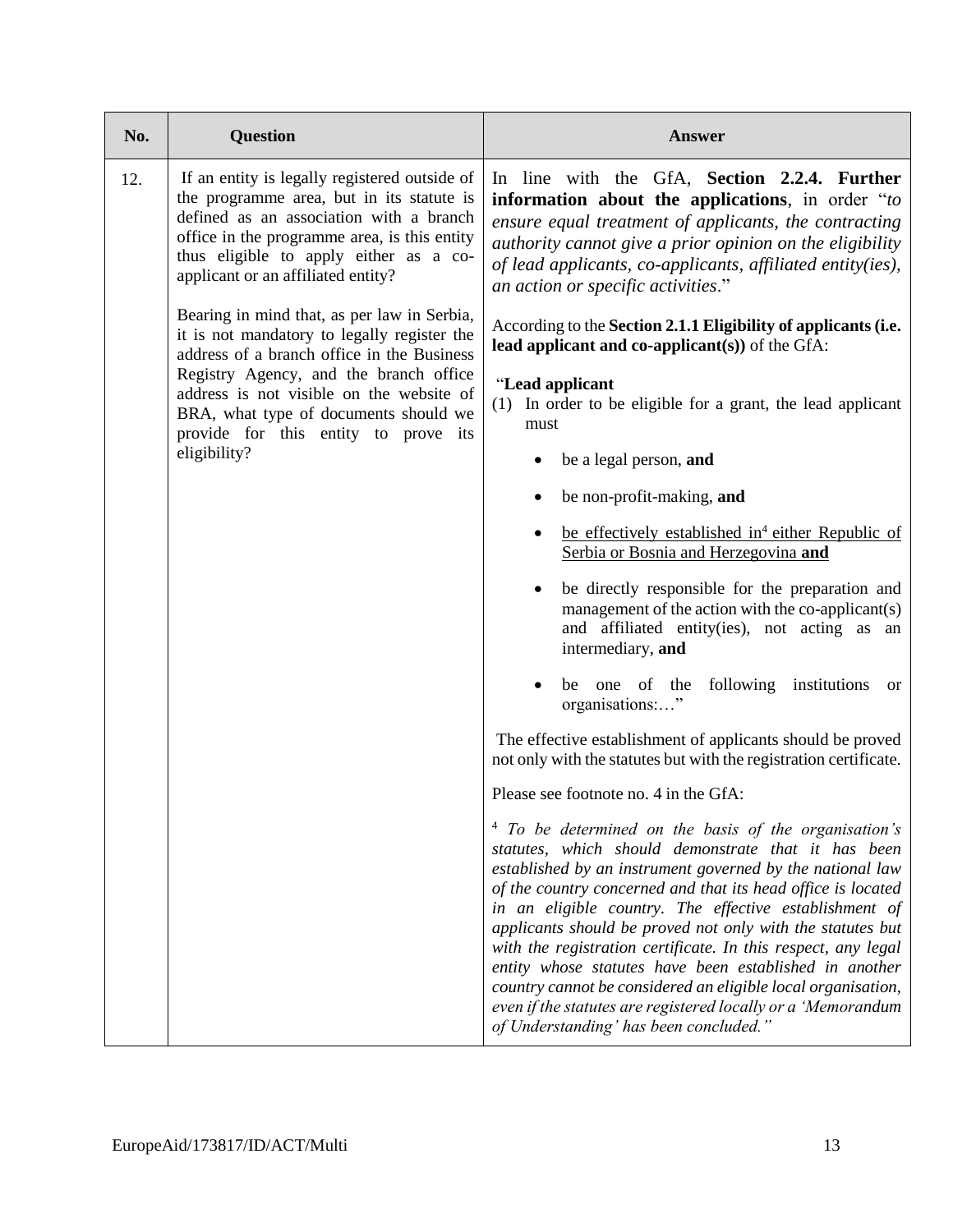| No. | <b>Question</b>                                                                      | <b>Answer</b>                                                                                                                                                                                                                                                                                                                                                                                                                                                                                                                                                                              |
|-----|--------------------------------------------------------------------------------------|--------------------------------------------------------------------------------------------------------------------------------------------------------------------------------------------------------------------------------------------------------------------------------------------------------------------------------------------------------------------------------------------------------------------------------------------------------------------------------------------------------------------------------------------------------------------------------------------|
| 13. | Can a consortium be composed of 1 lead<br>applicant, 1 co applicant and 1 affiliated | According to the Section 2.1.1 Eligibility of applicants (i.e.<br>lead applicant and co-applicant(s)) of the $GfA$ :                                                                                                                                                                                                                                                                                                                                                                                                                                                                       |
|     | entity or are 2 co-applicants mandatory<br>without counting the affiliated entities? | "Co-applicant(s)                                                                                                                                                                                                                                                                                                                                                                                                                                                                                                                                                                           |
|     |                                                                                      | The lead applicant must act with at least one co-<br>applicant as specified hereafter.                                                                                                                                                                                                                                                                                                                                                                                                                                                                                                     |
|     |                                                                                      | If the lead applicant is established in the Republic of<br>Serbia, at least one co-applicant must be established in<br>Bosnia and Herzegovina, and vice versa.                                                                                                                                                                                                                                                                                                                                                                                                                             |
|     |                                                                                      | At least two legal entities in the partnership, one per<br>participating country, being the lead applicant or the co-<br>applicant, must be effectively established or have an<br>office in the programme eligible area.                                                                                                                                                                                                                                                                                                                                                                   |
|     |                                                                                      | The maximum number of co-applicants that could be<br>involved in the action is 3."                                                                                                                                                                                                                                                                                                                                                                                                                                                                                                         |
|     |                                                                                      | According to the Section 2.1.2 Affiliated entities:                                                                                                                                                                                                                                                                                                                                                                                                                                                                                                                                        |
|     |                                                                                      | "The lead applicant and its co-applicant(s) may act with<br>affiliated entity(ies).                                                                                                                                                                                                                                                                                                                                                                                                                                                                                                        |
|     |                                                                                      | If the applicants are awarded a grant contract, their<br>affiliated entity(ies) will not become beneficiary(ies) of<br>the action and signatory(ies) of the grant contract.<br>However, they will participate in the design and in the<br>implementation of the action and the costs they incur<br>(including those incurred for implementation contracts and<br>financial support to third parties and subcontractors) may be<br>accepted as eligible costs, provided they comply with all the<br>relevant rules already applicable to the beneficiary (ies)<br>under the grant contract. |
|     |                                                                                      | Affiliated entity(ies) must satisfy the same eligibility criteria<br>as the lead applicant and the co-applicant(s). They must sign<br>the affiliated entity(ies) statement in Part B Section 5.2 of<br>the grant application form."                                                                                                                                                                                                                                                                                                                                                        |
| 14. | Can we propose personnel/staff that is<br>currently employed on a part-time basis?   | Types and methods of engagement of personnel/staff are not<br>defined by the GfA.                                                                                                                                                                                                                                                                                                                                                                                                                                                                                                          |
|     |                                                                                      | According to the Section 2.1.5 Eligibility of costs: costs                                                                                                                                                                                                                                                                                                                                                                                                                                                                                                                                 |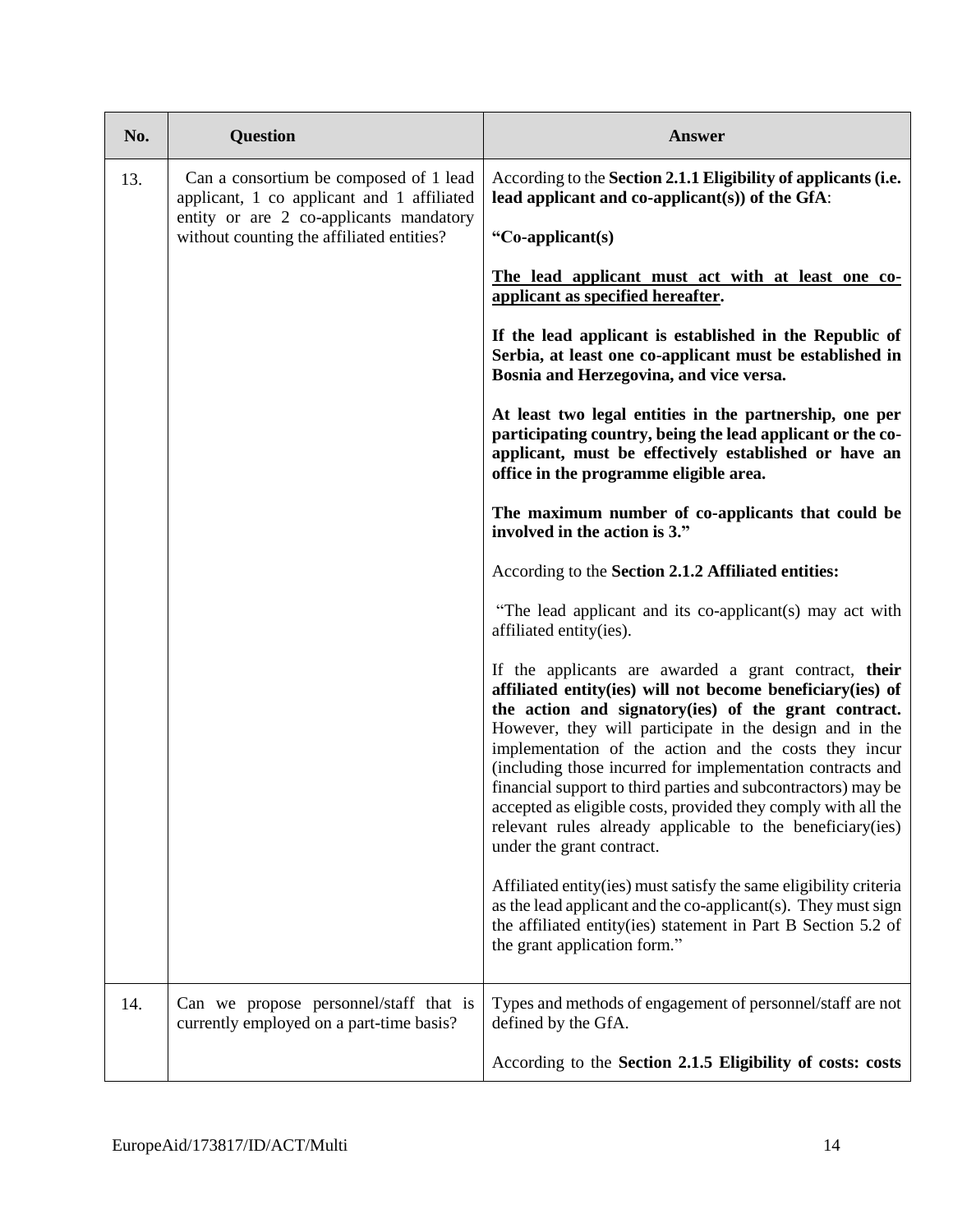| No. | <b>Question</b> | <b>Answer</b>                                                                                                                                                                                                                                                                                                                                                                                                                                                                                                                                                                                    |
|-----|-----------------|--------------------------------------------------------------------------------------------------------------------------------------------------------------------------------------------------------------------------------------------------------------------------------------------------------------------------------------------------------------------------------------------------------------------------------------------------------------------------------------------------------------------------------------------------------------------------------------------------|
|     |                 | that can be included, "to be eligible under this call for<br>proposals, costs must comply with the provisions of Article<br>14 of the general conditions to the standard grant contract<br>(see Annex G of the guidelines).<br>Salary costs of the personnel of national, regional or local<br>administrations, as well as those of other publicly owned<br>or controlled institutions or enterprises, may be eligible<br>to the extent that they relate to the cost of activities which<br>the relevant public authority would not carry out if the action<br>or operation were not undertaken. |
|     |                 | These personnel shall not receive for the engagement in<br>the project activities any other remuneration than their<br>standard, regular salaries in their respective institutions.                                                                                                                                                                                                                                                                                                                                                                                                              |
|     |                 | The total sum of the salaries of this personnel shall not<br>exceed the total amount of co-financing provided by the<br>applicant, co-applicant(s) and affiliated entity(ies).                                                                                                                                                                                                                                                                                                                                                                                                                   |
|     |                 | Prior to the signature of a grant contract, the contracting<br>authority may require from the relevant beneficiaries the<br>appointment of these staffers by their authorised<br>representative in writing (indicating their names, project<br>function and gross salaries).                                                                                                                                                                                                                                                                                                                     |
|     |                 | Please note that this does not apply to professional staff<br>recruited by the national, regional or local administrations,<br>as well as other publicly owned or controlled institutions or<br>enterprises, for the sole purpose of managing this project<br>resulting from the grant award.                                                                                                                                                                                                                                                                                                    |
|     |                 | Potential applicants are also reminded that assessment<br>of the operational capacities will be focused on in-house<br>expertise, which is reflected in assessment grids."                                                                                                                                                                                                                                                                                                                                                                                                                       |
|     |                 | Further, according to the Article 14 of the General<br><b>Conditions:</b>                                                                                                                                                                                                                                                                                                                                                                                                                                                                                                                        |
|     |                 | "Eligible direct costs<br>14.2. Subject to Article 14.1 and, where relevant, to the<br>provisions of Annex IV being respected, the following direct<br>costs of the beneficiary (ies) shall be eligible:                                                                                                                                                                                                                                                                                                                                                                                         |
|     |                 | a) the cost of staff assigned to the action, corresponding<br>to actual gross salaries including social security charges<br>other remuneration-related costs<br>and<br>(excluding)                                                                                                                                                                                                                                                                                                                                                                                                               |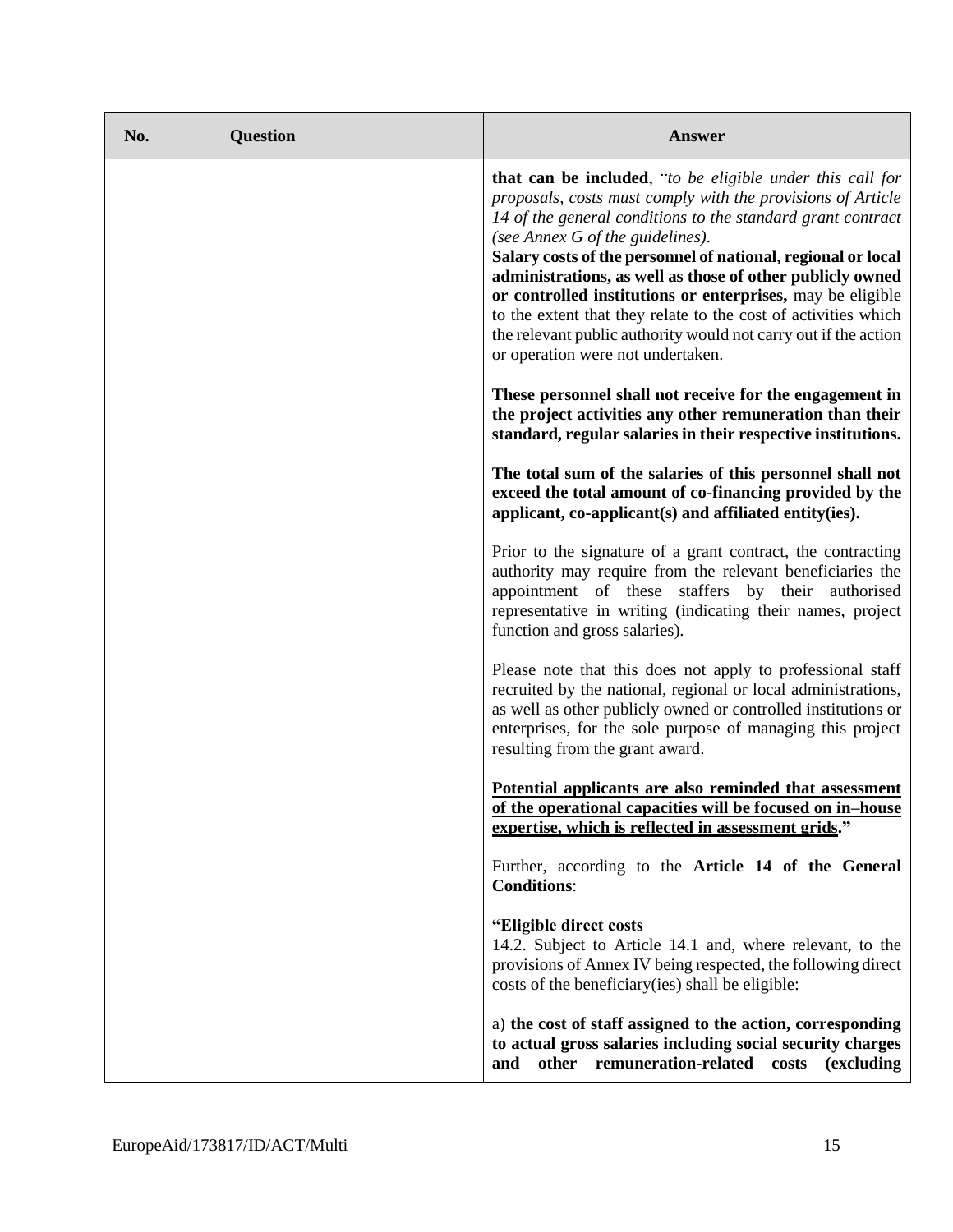| No. | <b>Question</b>                                                                                                                                                                                                                                                                                  | <b>Answer</b>                                                                                                                                                                                                                                                                                                                                                     |
|-----|--------------------------------------------------------------------------------------------------------------------------------------------------------------------------------------------------------------------------------------------------------------------------------------------------|-------------------------------------------------------------------------------------------------------------------------------------------------------------------------------------------------------------------------------------------------------------------------------------------------------------------------------------------------------------------|
|     |                                                                                                                                                                                                                                                                                                  | bonuses); salaries and costs shall not exceed those<br>normally borne by the beneficiary(ies), unless it is<br>justified by showing that it is essential to carry out the<br>action;"                                                                                                                                                                             |
| 15. | Can we propose personnel/staff that is<br>currently employed/engaged as a consultant<br>(without a full-time work contract)?<br>Moreover, do we have to employ them with<br>a part time/full time work contract is the<br>project is awarded or can they stay<br>employed/engaged as consultants | Please refer to answer no. 14.                                                                                                                                                                                                                                                                                                                                    |
| 16. | With regards to the co-financing to be<br>secured from the applicants (to the level of<br>total eligible cost-100% cost of the action),<br>what kind/forms of co-financing<br>are                                                                                                                | Co-financing can be expressed for all eligible costs, defined<br>under the Section 2.1.5. Eligibility of costs: costs that can<br>be included of the GfA.                                                                                                                                                                                                         |
|     | allowed? And is there any proof to be<br>submitted with regards to the budget<br>categories shown as co-funding?<br>Can personnel/staff costs be presented as<br>co-funding in the project budget?                                                                                               | According to the Section 2.1.5. Eligibility of costs: costs that<br>can be included of the GfA:                                                                                                                                                                                                                                                                   |
|     |                                                                                                                                                                                                                                                                                                  | "Eligible direct costs"<br>To be eligible under this call for proposals, costs must<br>comply with the provisions of Article 14 of the general<br>conditions to the standard grant contract (see Annex G of the<br>guidelines)."                                                                                                                                  |
|     |                                                                                                                                                                                                                                                                                                  | Salary costs of the personnel of national, regional or local<br>administrations, as well as those of other publicly owned or<br>controlled institutions or enterprises, may be eligible to the<br>extent that they relate to the cost of activities which the<br>relevant public authority would not carry out if the action or<br>operation were not undertaken. |
|     |                                                                                                                                                                                                                                                                                                  | These personnel shall not receive for the engagement in the<br>project activities any other remuneration than their standard,<br>regular salaries in their respective institutions.                                                                                                                                                                               |
|     |                                                                                                                                                                                                                                                                                                  | The total sum of the salaries of this personnel shall not<br>exceed the total amount of co-financing provided by the<br>applicant, co-applicant(s) and affiliated entity(ies).                                                                                                                                                                                    |
|     |                                                                                                                                                                                                                                                                                                  | Prior to the signature of a grant contract, the contracting<br>authority may require from the relevant beneficiaries the<br>appointment of these staffers<br>by their<br>authorised<br>representative in writing (indicating their names, project<br>function and gross salaries)."                                                                               |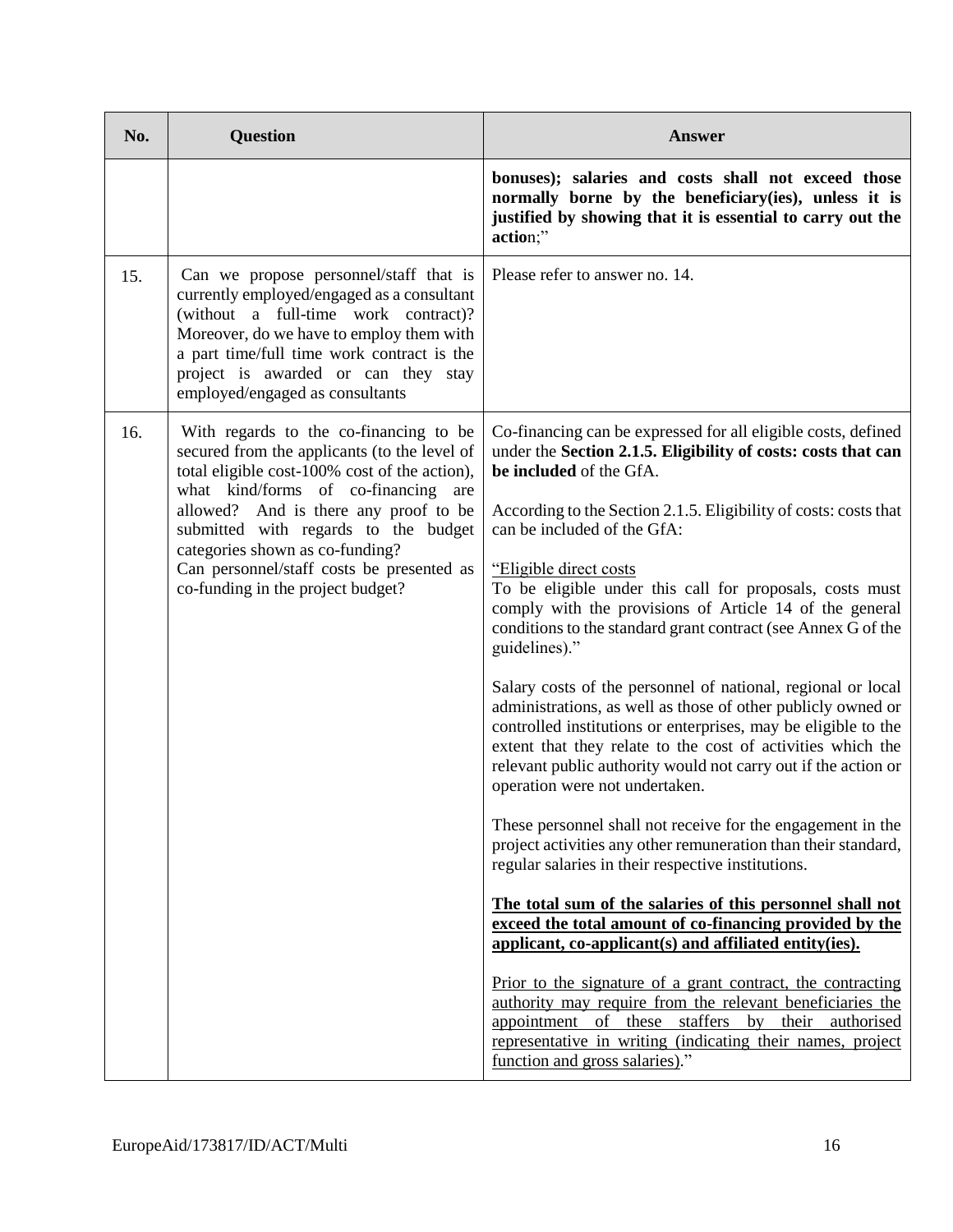| No. | <b>Question</b>                                                                        | Answer                                                                                                                                                                                                                                                                                                                                                                                                                                                                                                                                                                                                                                                                                                                                                                                                                                                                                                                                                                                                        |
|-----|----------------------------------------------------------------------------------------|---------------------------------------------------------------------------------------------------------------------------------------------------------------------------------------------------------------------------------------------------------------------------------------------------------------------------------------------------------------------------------------------------------------------------------------------------------------------------------------------------------------------------------------------------------------------------------------------------------------------------------------------------------------------------------------------------------------------------------------------------------------------------------------------------------------------------------------------------------------------------------------------------------------------------------------------------------------------------------------------------------------|
|     |                                                                                        | Please also refer to Article 2.1.5 of the GfA regarding<br>Contributions in kind:<br>"Contributions in kind<br>Contributions in kind mean the provision of goods or<br>services to beneficiaries or affiliated entities free of charge<br>by a third party. As contributions in kind do not involve any<br>expenditure for beneficiaries or affiliated entities, they are<br>not eligible costs (except for personnel costs for the work<br>carried out by volunteers under an action or an operating<br>grant if so authorised).<br>Contributions in kind may not be treated as co-<br>financing.<br>However, if the description of the action as proposed<br>includes contributions in kind, the contributions have to be<br>made.<br>Other co-financing shall be based on estimates provided by<br>the applicant."                                                                                                                                                                                         |
| 17. | A) Is there a limit as to which percentage<br>of the budget can be spent on equipment? | A) The percentage of the budget that could be spent on<br>equipment is not defined by the GfA.<br>According to the Section 2.1.5. Eligibility of costs: costs<br>that can be included of the GfA:<br>"Eligible direct costs"<br>To be eligible under this call for proposals, costs must<br>comply with the provisions of Article 14 of the general<br>conditions to the standard grant contract (see Annex G of the<br>guidelines)."<br>Please refer to Article 14 of the General Conditions and<br>Article 14.2. of the General Conditions where is<br>stipulated:<br>"Eligible direct costs"<br>14.2. Subject to Article 14.1 and, where relevant, to the<br>provisions of Annex IV being respected, the following direct<br>costs of the beneficiary (ies) shall be eligible:<br>c) purchase costs for equipment (new or used) and<br>supplies specifically dedicated to the purposes of the<br>action, provided that ownership is transferred at the end<br>of the action when required in Article 7.5." |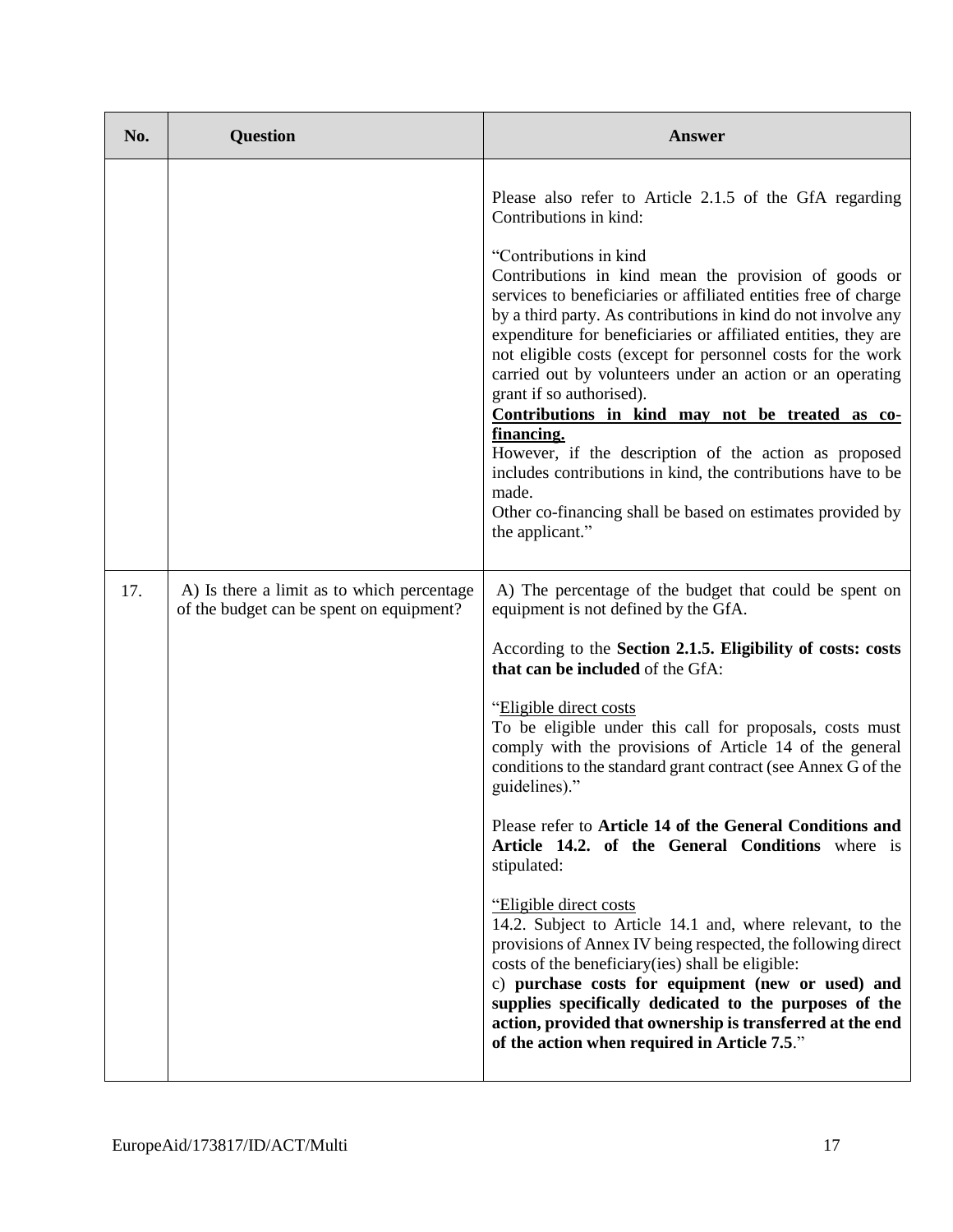| No. | <b>Question</b>                                                    | <b>Answer</b>                                                                                                                                                                                                                                                       |
|-----|--------------------------------------------------------------------|---------------------------------------------------------------------------------------------------------------------------------------------------------------------------------------------------------------------------------------------------------------------|
|     |                                                                    | Please pay attention to the Section 2.1.4. Eligible actions:<br>actions for which an application may be made of the GfA:                                                                                                                                            |
|     |                                                                    | "The following types of action are ineligible:                                                                                                                                                                                                                      |
|     |                                                                    | actions concerned only or mainly with individual<br>sponsorships for participation in workshops,<br>seminars, conferences and congresses;                                                                                                                           |
|     |                                                                    | actions concerned only or mainly with individual<br>scholarships for studies or training courses or<br>research;                                                                                                                                                    |
|     |                                                                    | actions aimed at the upgrading of infrastructure<br>and equipment in privately owned facilities;                                                                                                                                                                    |
|     |                                                                    | preparatory studies or preparation of preliminary<br>design for works to be carried out within the project;                                                                                                                                                         |
|     |                                                                    | actions without a real cross-border impact;                                                                                                                                                                                                                         |
|     |                                                                    | actions linked to political parties;                                                                                                                                                                                                                                |
|     |                                                                    | actions including commercial and profit-making<br>activities;                                                                                                                                                                                                       |
|     |                                                                    | actions which fall within the general activities of<br>competent state institutions or state administration<br>services, including local government;                                                                                                                |
|     |                                                                    | actions confined to charitable donations;                                                                                                                                                                                                                           |
|     |                                                                    | actions covered and financed by other EU funded<br>programmes."                                                                                                                                                                                                     |
|     | B) Can the equipment be purchased from<br>the beneficiary country? | B) In line with the Section 2.6. CONDITIONS<br><b>FOR</b><br><b>IMPLEMENTATION AFTER THE CONTRACTING</b><br><b>AUTHORITY'S DECISION TO AWARD A GRANT of</b><br>the GfA:                                                                                             |
|     |                                                                    | "Implementation contracts<br>Where implementation of the action requires<br>the<br>beneficiary(ies) and its affiliated entity(ies) (if any) to award<br>procurement contracts, those contracts must be awarded in<br>accordance with Annex IV to the standard grant |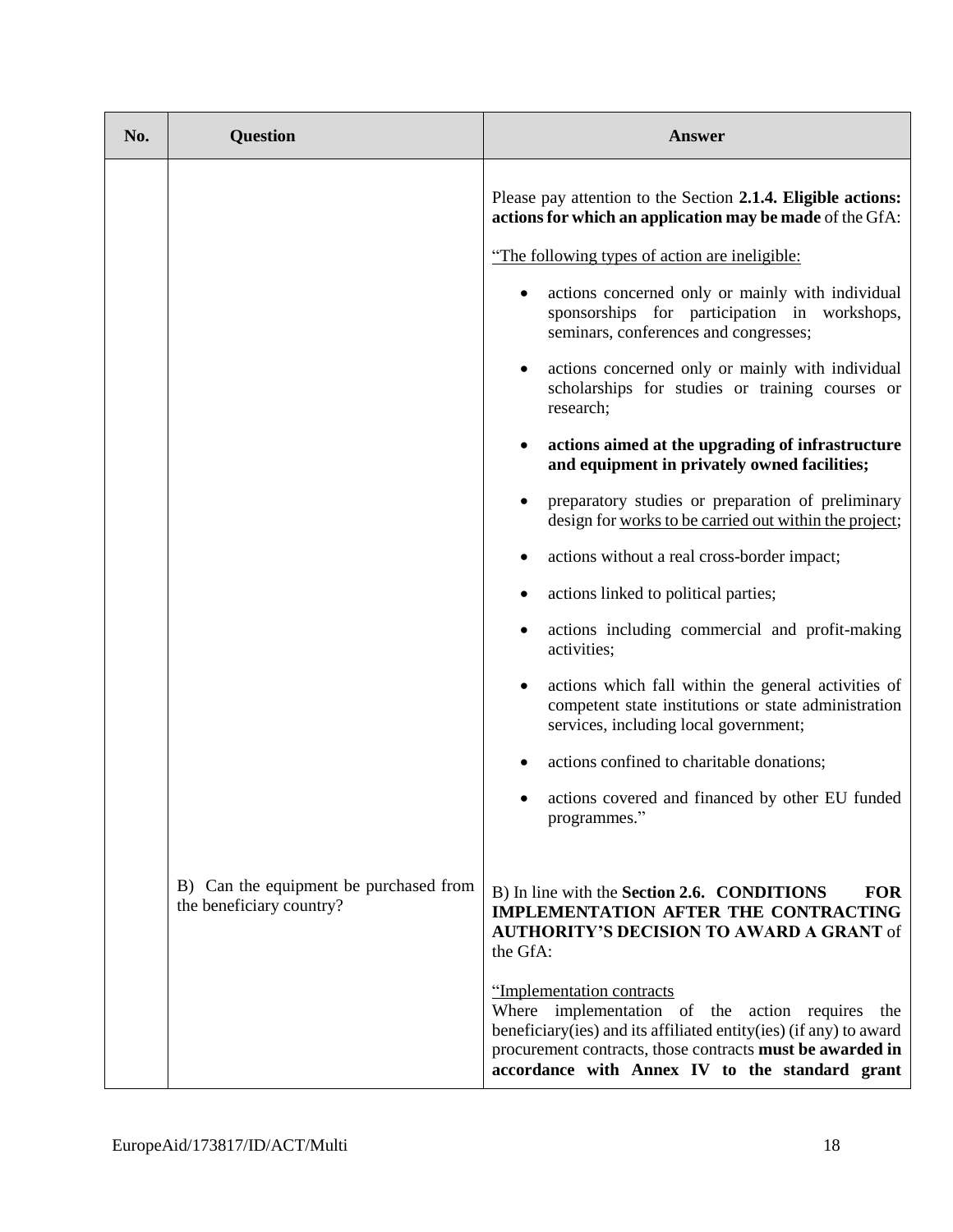| No. | <b>Question</b>                                                                                                                                                                                     | <b>Answer</b>                                                                                                                                                                                                                                                                                                                                                                                                                                                                                                                                                                        |
|-----|-----------------------------------------------------------------------------------------------------------------------------------------------------------------------------------------------------|--------------------------------------------------------------------------------------------------------------------------------------------------------------------------------------------------------------------------------------------------------------------------------------------------------------------------------------------------------------------------------------------------------------------------------------------------------------------------------------------------------------------------------------------------------------------------------------|
|     |                                                                                                                                                                                                     | contract."<br>Please also refer to the <b>ARTICLE 10</b> —<br><b>IMPLEMENTATION of the General Conditions to the</b><br>grant contract (Annex G2 of the GfA):<br>"Implementation contracts<br>10.1. If the implementation of the action requires the<br>beneficiary(ies) to procure goods, works or services, it shall<br>respect the contract-award rules and rules of nationality<br>and origin set out in Annex IV of this contract."                                                                                                                                             |
| 18. | Should all entities participating in the<br>consortium (lead applicant, co-applicants,<br>affiliated entities) be registered in PADOR<br>or is that the requirement only for the lead<br>applicant? | According to the GfA, Section 2.2 How to apply and<br>procedures to follow, "information in PADOR will not be<br>drawn upon in the present call".                                                                                                                                                                                                                                                                                                                                                                                                                                    |
| 19. | Should Annex D be submitted by<br>affiliated entities as well?                                                                                                                                      | According to the Section 2.2.1. Application forms:<br>$\mathfrak{S}_2$ .<br>Legal entity form (see <b>Annex D</b> of these guidelines)<br>duly completed and signed by each of the applicants (i.e.,<br>by the lead applicant and by each co-applicant),<br>accompanied by the justifying documents requested there. If<br>the applicants have already signed a contract with the<br>contracting authority, instead of the legal entity sheet and<br>supporting documents, the legal entity number may be<br>provided, unless a change in legal status occurred in the<br>meantime." |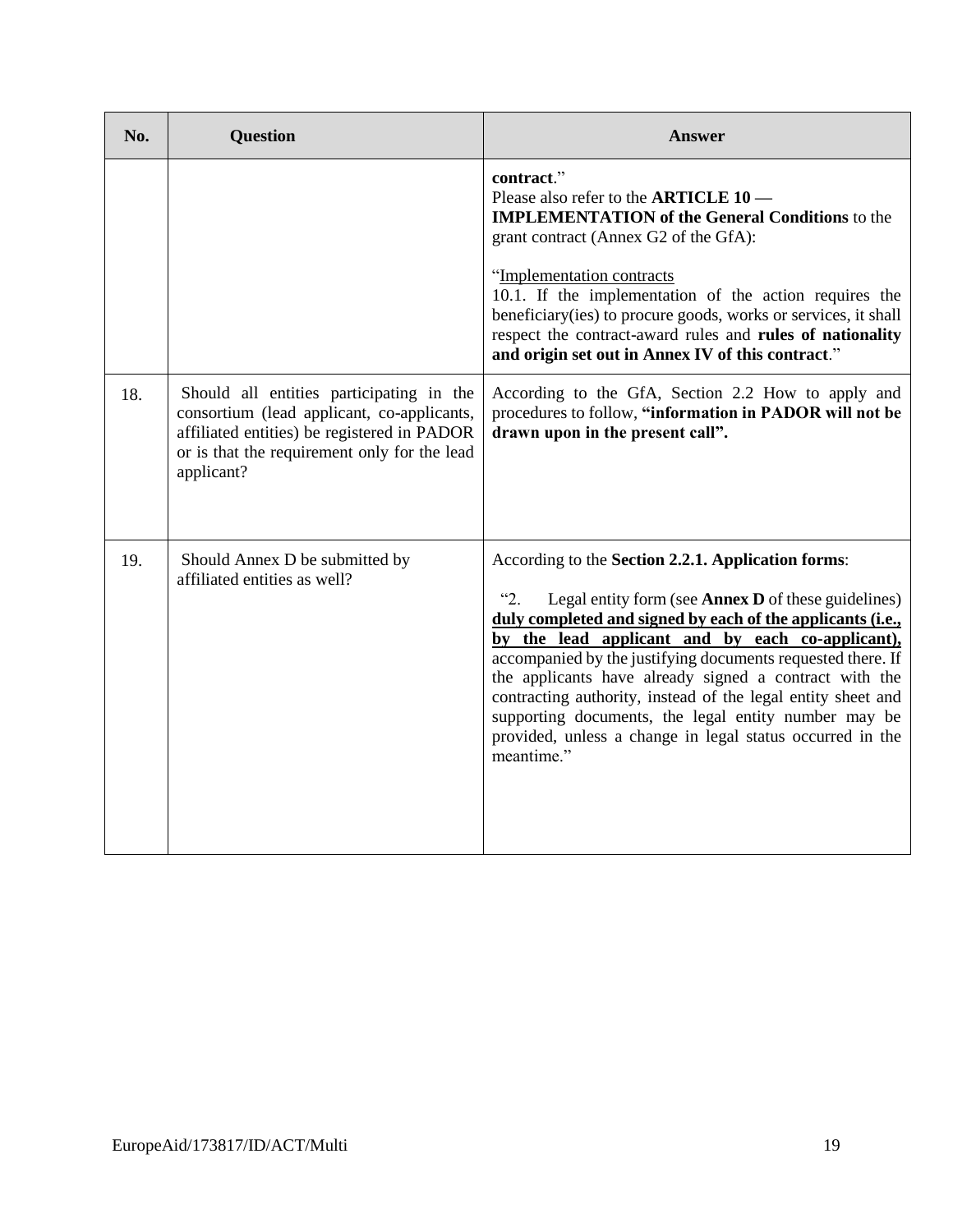| No. | <b>Question</b>                                                                                                                                                                                                                                                                                                                            | <b>Answer</b>                                                                                                                                                                                                                                                                                                                                                                                                                                                                                                                                                                                                                                                                                                                               |
|-----|--------------------------------------------------------------------------------------------------------------------------------------------------------------------------------------------------------------------------------------------------------------------------------------------------------------------------------------------|---------------------------------------------------------------------------------------------------------------------------------------------------------------------------------------------------------------------------------------------------------------------------------------------------------------------------------------------------------------------------------------------------------------------------------------------------------------------------------------------------------------------------------------------------------------------------------------------------------------------------------------------------------------------------------------------------------------------------------------------|
| 20. | If accompanying documents (such as the<br>statutes, balance sheets, other) are not in<br>English, do we have to provide official                                                                                                                                                                                                           | According to the Section 2.2.1 Application forms of the<br>GfA:                                                                                                                                                                                                                                                                                                                                                                                                                                                                                                                                                                                                                                                                             |
|     | translation into English (certified by a<br>notary/court) or can it be a complementary<br>translation without the notary stamp?                                                                                                                                                                                                            | "Applicants must apply in English.<br>Documents must be supplied in the form of originals,<br>photocopies or scanned versions (i.e., showing legible<br>stamps, signatures and dates) of the said originals.                                                                                                                                                                                                                                                                                                                                                                                                                                                                                                                                |
|     |                                                                                                                                                                                                                                                                                                                                            | Where such documents are not in one of the official<br>languages of the European Union, a translation into English<br>language of the relevant parts of these documents proving<br>the lead applicant's and, where applicable, co-applicants' and<br>affiliated entity(ies)' eligibility, must be attached for the<br>purpose of analyzing the application.                                                                                                                                                                                                                                                                                                                                                                                 |
|     |                                                                                                                                                                                                                                                                                                                                            | Where these documents are in an official language of the<br>European Union other than English, it is strongly<br>recommended, in order to facilitate the evaluation, to<br>provide a translation of the relevant parts of the documents,<br>proving the lead applicant's and, where applicable, co-<br>applicants' and affiliated entity(ies)' eligibility, into<br>English."                                                                                                                                                                                                                                                                                                                                                               |
| 21. | On page 33 of the GfA it says that 'No<br>should be sent'.<br>additional annexes<br>However, later on page 43 of the GfA the<br>document mentions two additional annexes<br>(Declaration on Honor and Self-evaluation<br>questionnaire on SEA-H). Should we<br>provide these<br>additional documents<br>alongside our application as well? | Documents listed under the Section 2.2.1. Application<br>forms<br>"should be submitted together with Organisation data form<br>and the application form". At this stage, no additional<br>annexes then those listed under Section 2.2.1. should be sent.<br>In addition, according to the Section 2.4. SUBMISSION<br><b>OF</b><br><b>SUPPORTING</b><br><b>DOCUMENTS</b><br><b>FOR</b><br>PROVISIONALLY SELECTED APPLICATIONS of<br>the Guidelines for applicants, "a lead applicant whose<br>application has been provisionally selected or placed on the<br>reserve list will be informed in writing by the contracting<br>This means that provisionally selected<br>authority."<br>applicants will be requested in writing by Contracting |
|     |                                                                                                                                                                                                                                                                                                                                            | Authority to provide the documents listed under the Section<br>2.4. Submission of supporting documents for provisionally<br>selected aplications of the GfA.                                                                                                                                                                                                                                                                                                                                                                                                                                                                                                                                                                                |
| 22. | Should co-applicants and affiliated entities<br>also fill in and submit Annex H and Annex                                                                                                                                                                                                                                                  | According to the Section 2.4 Submission of supporting<br>documents for provisionally selected applications:                                                                                                                                                                                                                                                                                                                                                                                                                                                                                                                                                                                                                                 |
|     | L?                                                                                                                                                                                                                                                                                                                                         | Declaration on honour: the lead applicant as well<br>1.<br>as all co-applicants and affiliated entities shall fill<br>in and sign the declaration on honour certifying                                                                                                                                                                                                                                                                                                                                                                                                                                                                                                                                                                      |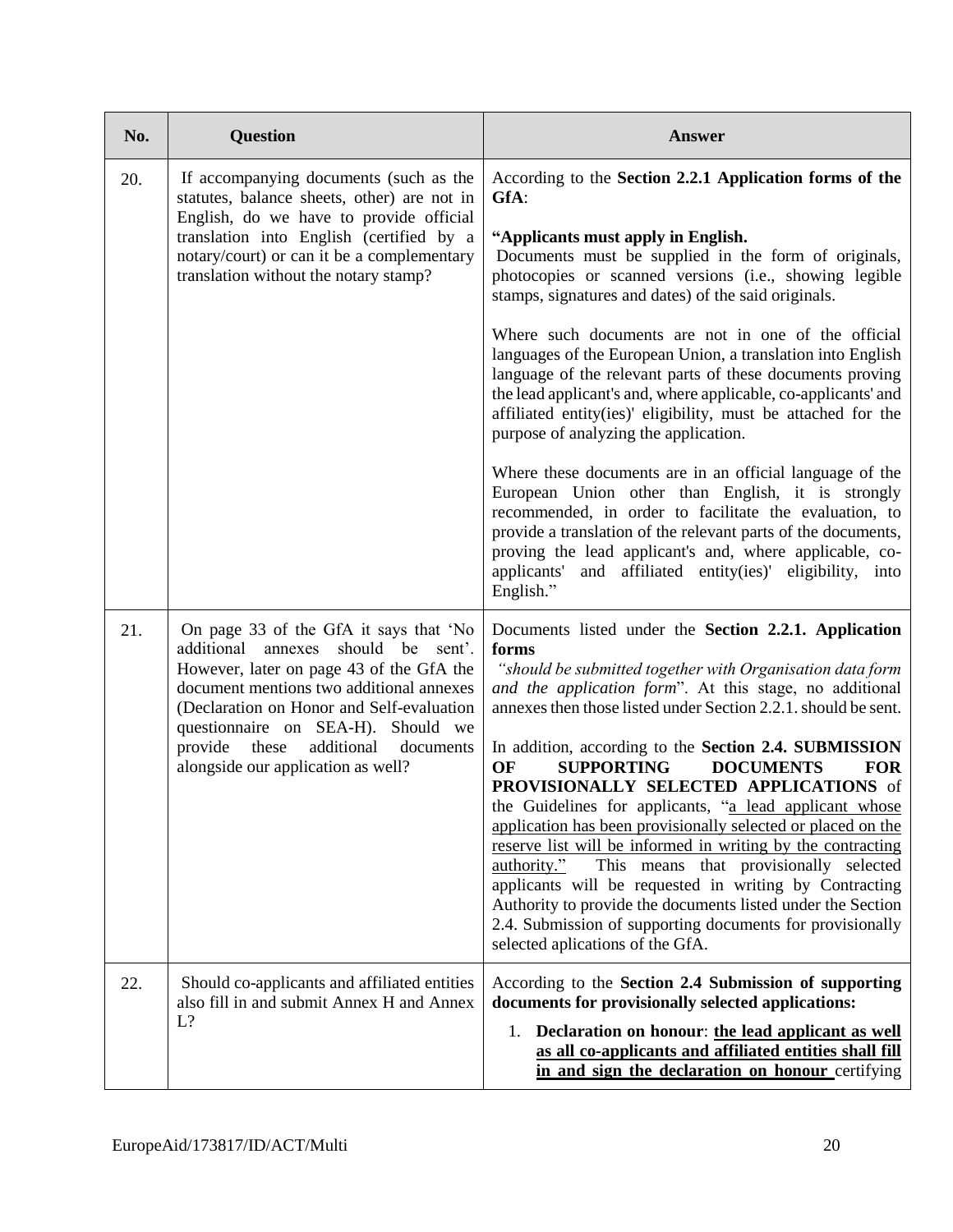| No. | <b>Question</b>                                                                                                                                                                                                                 | <b>Answer</b>                                                                                                                                                                                                                                                                                                                                                                                                                                                                                                                                                                                                                                                                                                                                                                                                                                                                                                                                                                                                                                                                            |
|-----|---------------------------------------------------------------------------------------------------------------------------------------------------------------------------------------------------------------------------------|------------------------------------------------------------------------------------------------------------------------------------------------------------------------------------------------------------------------------------------------------------------------------------------------------------------------------------------------------------------------------------------------------------------------------------------------------------------------------------------------------------------------------------------------------------------------------------------------------------------------------------------------------------------------------------------------------------------------------------------------------------------------------------------------------------------------------------------------------------------------------------------------------------------------------------------------------------------------------------------------------------------------------------------------------------------------------------------|
|     |                                                                                                                                                                                                                                 | that they are not in one of the exclusion situations (see<br>Section 2.6.10.1 of the PRAG) where the amount of<br>the grant exceeds EUR 15 000. The declaration on<br>honour shall be dated and signed, either by hand or by<br>applying a qualified electronic signature (QES) by an<br>authorised representative of the signatory.                                                                                                                                                                                                                                                                                                                                                                                                                                                                                                                                                                                                                                                                                                                                                     |
|     |                                                                                                                                                                                                                                 | Self-evaluation questionnaire on SEA-H: the lead<br>2.<br>applicant as well as all co-applicants and affiliated<br>shall<br>self-evaluation<br>entities<br>fill<br>in<br>the<br>questionnaire assessing the organisation's internal<br>policy and procedure against sexual exploitation,<br>abuse and harassment (SEA-H) (Annex L) where the<br>amount of grant exceeds EUR 60 000 (see Section<br>2.5.6 of the PRAG)                                                                                                                                                                                                                                                                                                                                                                                                                                                                                                                                                                                                                                                                    |
| 23. | Should the Concept Note documentation<br>and Full Application documentation be<br>submitted in two separate envelopes or<br>together in one joint envelope but in<br>separate inner envelopes inside of that outer<br>envelope? | The applicants should submit a concept note and full<br>application as two separate documents in one joint envelope,<br>preferably, but not necessarily in the separate inner<br>envelopes.<br>Please refer to Section 2.2.2 Where and how to send<br>applications of the Guidelines for applicants for more<br>details.                                                                                                                                                                                                                                                                                                                                                                                                                                                                                                                                                                                                                                                                                                                                                                 |
| 24. | Should the Declaration on Honor be<br>provided also in 1 original and 3 copies or<br>is 1 original enough?                                                                                                                      | According to the Section 2.4 Submission of supporting<br>documents for provisionally selected applications,<br>"a lead applicant whose application has been provisionally<br>selected or placed on the reserve list will be informed in<br>writing by the contracting authority. It will be requested to<br>supply the following documents:<br>Declaration on honour: the lead applicant as well as<br>1.<br>all co-applicants and affiliated entities shall fill in and sign<br>the declaration on honour certifying that they are not in one<br>of the exclusion situations (see Section 2.6.10.1 of the<br>PRAG) where the amount of the grant exceeds EUR 15 000.<br>The declaration on honour shall be dated and signed, either<br>by hand or by applying a qualified electronic signature<br>(QES) by an authorized representative of the signatory".<br>Declaration on honour should be submitted in one original<br>and 3 (three) copies in A4 size, but provisionally selected<br>applicants will be informed by Contracting Authority in<br>writing to supply these documents. |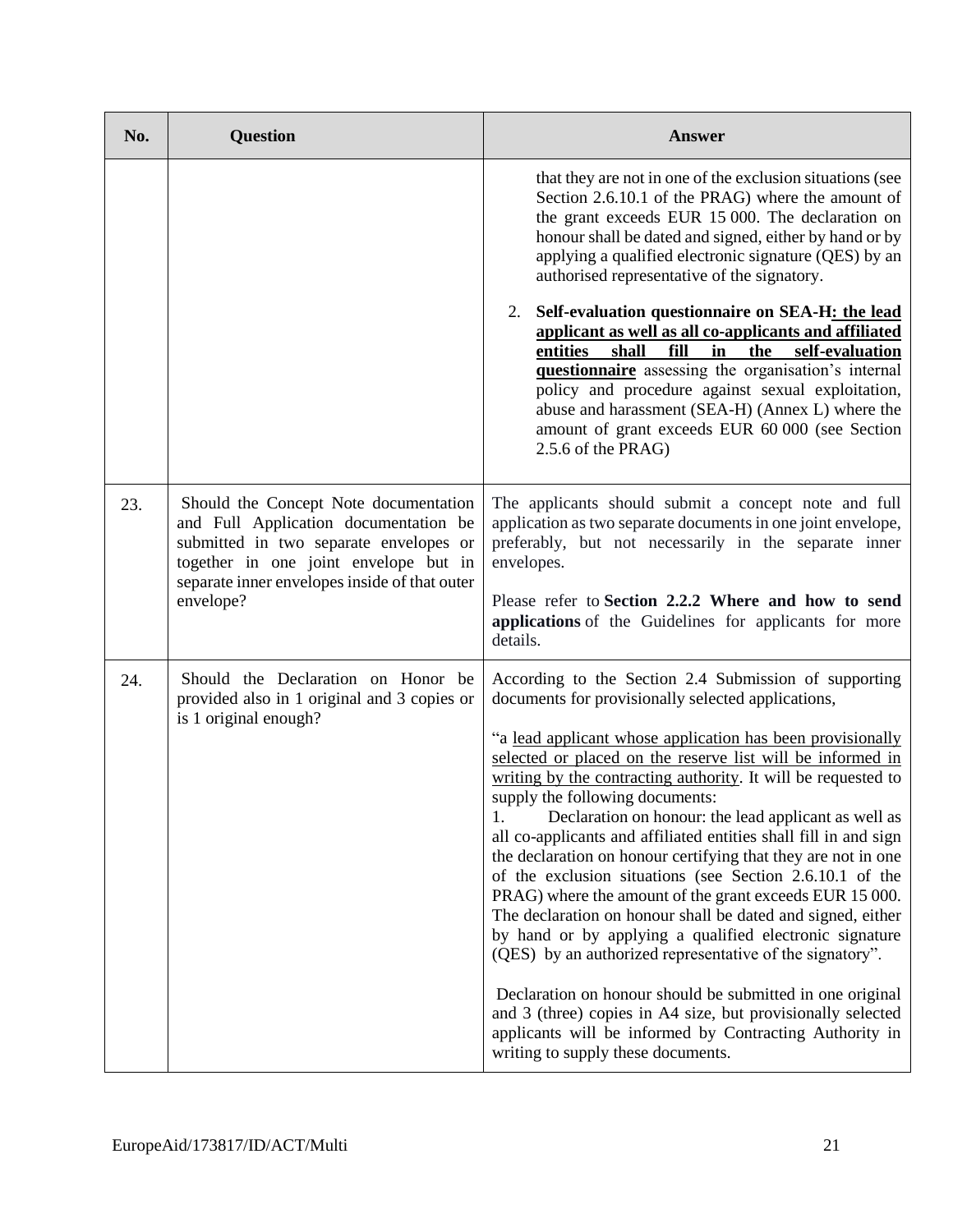| No. | <b>Question</b>                                                                                                                                                                                                                                                                                                                                                                                                                                                                                                                                                                                                                                                       | <b>Answer</b>                                                                                                                                                                                                                                                                                                                                                                                                                                                                                                                                                                                                                                                                                                                                                                            |
|-----|-----------------------------------------------------------------------------------------------------------------------------------------------------------------------------------------------------------------------------------------------------------------------------------------------------------------------------------------------------------------------------------------------------------------------------------------------------------------------------------------------------------------------------------------------------------------------------------------------------------------------------------------------------------------------|------------------------------------------------------------------------------------------------------------------------------------------------------------------------------------------------------------------------------------------------------------------------------------------------------------------------------------------------------------------------------------------------------------------------------------------------------------------------------------------------------------------------------------------------------------------------------------------------------------------------------------------------------------------------------------------------------------------------------------------------------------------------------------------|
| 25. | Should affiliated entities also sign a<br>mandate letter in addition to co-applicants?                                                                                                                                                                                                                                                                                                                                                                                                                                                                                                                                                                                | According to the Section 2.1.2 Affiliated entities of the<br>GfA:                                                                                                                                                                                                                                                                                                                                                                                                                                                                                                                                                                                                                                                                                                                        |
|     |                                                                                                                                                                                                                                                                                                                                                                                                                                                                                                                                                                                                                                                                       | "Affiliated entity(ies) must satisfy the same eligibility<br>criteria as the lead applicant and the co-applicant(s). They<br>must sign the affiliated entity(ies) statement in Part B<br>Section 5.2 of the grant application form."                                                                                                                                                                                                                                                                                                                                                                                                                                                                                                                                                     |
|     |                                                                                                                                                                                                                                                                                                                                                                                                                                                                                                                                                                                                                                                                       | In line with the Section 2.1.1. Eligibility of applicants<br>(i.e. lead applicant and co-applicant(s)) of the GfA, "Co-<br>applicants must sign the mandate in Part B Section 4.2<br>of the grant application form".                                                                                                                                                                                                                                                                                                                                                                                                                                                                                                                                                                     |
| 26. | What is the Financial Guarantee (Annex<br>VIII of the Annex G) and when exactly<br>should it be submitted? Should any                                                                                                                                                                                                                                                                                                                                                                                                                                                                                                                                                 | In line with the provisions of the Annex G: Standard grant<br>contract, Special Conditions of the Guidelines for<br>applicants:                                                                                                                                                                                                                                                                                                                                                                                                                                                                                                                                                                                                                                                          |
|     | documentation in this regard be submitted<br>at the application stage?                                                                                                                                                                                                                                                                                                                                                                                                                                                                                                                                                                                                | if a financial guarantee is requested: The first<br>$4.8^{\circ}$<br>instalment of pre-financing shall be accompanied by a<br>financial guarantee amounting to EUR <amount, the<br="" usually="">amount of the first prefinancing payment&gt; and complying<br/>with the requirements of Article 15.8 of Annex II".</amount,>                                                                                                                                                                                                                                                                                                                                                                                                                                                            |
|     |                                                                                                                                                                                                                                                                                                                                                                                                                                                                                                                                                                                                                                                                       | If the financial guarantee is requested, such provision shall<br>be inserted in the special conditions of the contract after the<br>successful award.                                                                                                                                                                                                                                                                                                                                                                                                                                                                                                                                                                                                                                    |
| 27. | Imam nekoliko nedoumica vezanih za Treći<br>poziv za dostavljanje predloga projekata u<br>okviru IPA Programa prekogranične<br>saradnje Srbija-Bosna I Hercegovina 2014-<br>2020.<br>Nedoumice su sledeće:<br>a) da li postoji ograničenje u broju<br>pridruženih partnera I saradnika<br>b) da li sam dobro shvatila da da troškovi<br>osoblja ne mogu prelaziti sumu sopstvenih<br>sredstava?<br>c) da li partneri dobijaju 80% avansne<br>uplate nakon potpisivanja ugovora?<br>d) Da li svako od partnera treba da poseduje<br>EuropeAid ID broj. Ukoliko je odgovor<br>potvrdan, molim Vas da me usmerite kako<br>partneri koji ga nemaju mogu da ga<br>pribave? | The limit on the number of affiliated entities and<br>a)<br>associates is not defined by the Guidelines for<br>Applicants.<br>Please refer to the Section 2.1.2 Affiliated<br>entities<br>and<br>Section 2.1.3. Associates<br>of<br>the<br>and<br>contractors<br>Guidelines for applicants for more details.<br>According to the Section 2.1.5. Eligibility of costs:<br>b)<br>costs that can be included of the GfA:<br>"Eligible direct costs<br>To be eligible under this call for proposals, costs must<br>comply with the provisions of Article 14 of the general<br>conditions to the standard grant contract (see Annex G of the<br>guidelines)."<br>Salary costs of the personnel of national, regional or local<br>administrations, as well as those of other publicly owned or |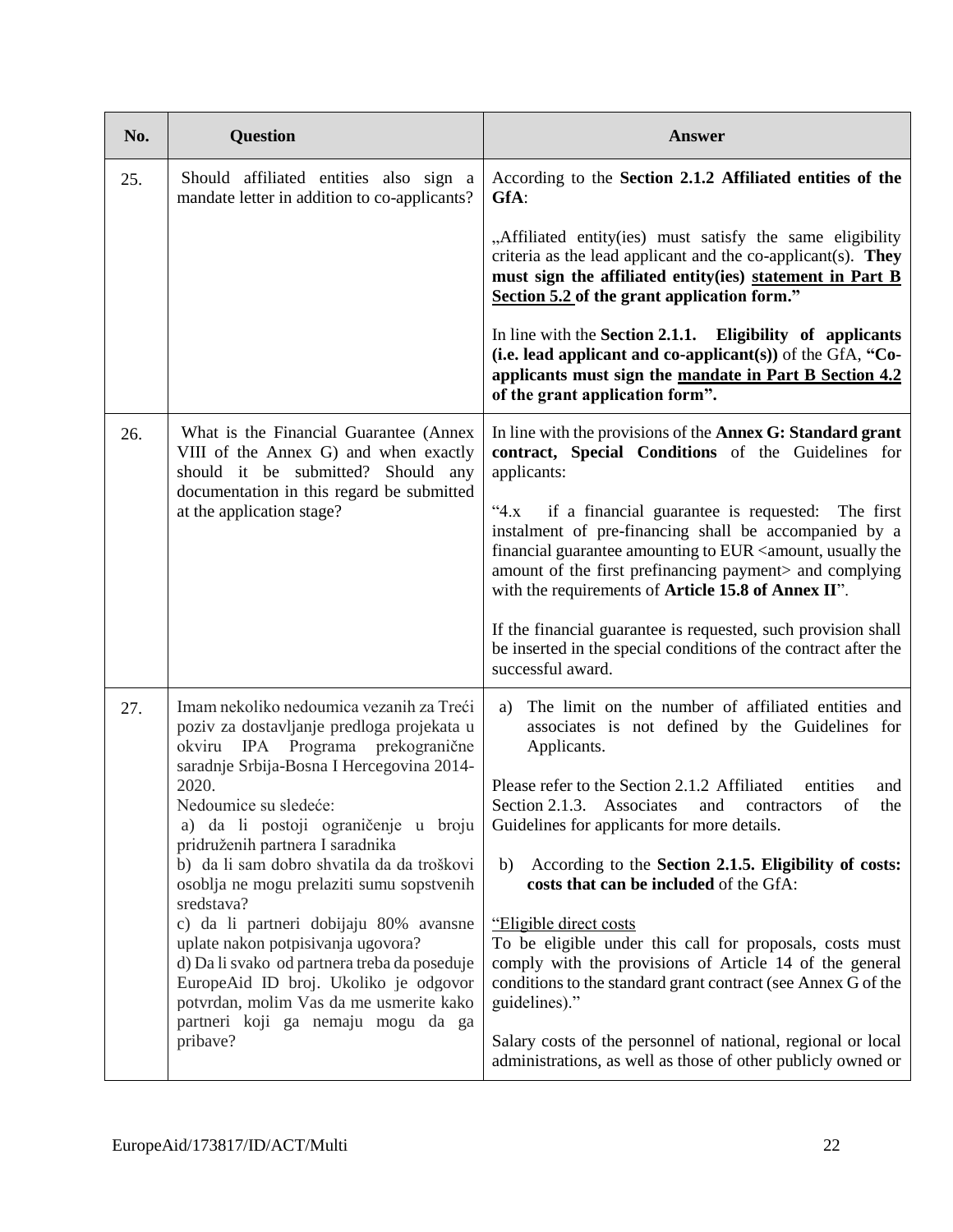| No. | <b>Question</b>                                                                                                                                                                                                                                                                                                                         | <b>Answer</b>                                                                                                                                                                                                                                                                                                                                                                                                                                                                                                                                                                                                                                                                                                                                                                                                                                                                                                                                                                                                                                                                                                                                                                                                                                                                                                                                                                                                                                                                                                                                                                                                                                                                                                                                                                                              |
|-----|-----------------------------------------------------------------------------------------------------------------------------------------------------------------------------------------------------------------------------------------------------------------------------------------------------------------------------------------|------------------------------------------------------------------------------------------------------------------------------------------------------------------------------------------------------------------------------------------------------------------------------------------------------------------------------------------------------------------------------------------------------------------------------------------------------------------------------------------------------------------------------------------------------------------------------------------------------------------------------------------------------------------------------------------------------------------------------------------------------------------------------------------------------------------------------------------------------------------------------------------------------------------------------------------------------------------------------------------------------------------------------------------------------------------------------------------------------------------------------------------------------------------------------------------------------------------------------------------------------------------------------------------------------------------------------------------------------------------------------------------------------------------------------------------------------------------------------------------------------------------------------------------------------------------------------------------------------------------------------------------------------------------------------------------------------------------------------------------------------------------------------------------------------------|
|     | Unofficial translation<br>I have several question regarding the $3^{rd}$<br>Cross<br>Call for Proposals,<br>border<br>Cooperation programme Serbia -Bosnia<br>and Herzegovina:<br>Is there a limit on the number of<br>a)<br>affiliated entities and associates?<br>b) Did I understand correctly that<br>staff costs cannot exceed the | controlled institutions or enterprises, may be eligible to the<br>extent that they relate to the cost of activities which the<br>relevant public authority would not carry out if the action or<br>operation were not undertaken.<br>These personnel shall not receive for the engagement in the<br>project activities any other remuneration than their standard,<br>regular salaries in their respective institutions.<br>The total sum of the salaries of this personnel shall not<br>exceed the total amount of co-financing provided by the                                                                                                                                                                                                                                                                                                                                                                                                                                                                                                                                                                                                                                                                                                                                                                                                                                                                                                                                                                                                                                                                                                                                                                                                                                                           |
|     | amount of own resources?<br>Do the partners receive 80% of the<br>c)<br>advance payment after the contract<br>signature?<br>Should each of the partners have a<br>$\left( d\right)$<br>EuropeAid ID number? If the<br>answer is yes, please provide<br>instructions on how the partners<br>who do not have it could obtain it.          | applicant, co-applicant(s) and affiliated entity(ies).<br>c) In line with the Article 15- PAYMENT AND<br><b>INTEREST ON LATE PAYMENT of the General</b><br><b>Conditions</b> to the standard grant contract (Annex G2<br>of the GfA), Payment procedures<br>"15.1<br>Option 2: Actions with an implementation period of more<br>than 12 months and grant of more than EUR 100 000<br>$(i)$ an initial pre-financing payment of 100 % of the part<br>of the estimated budget financed by the contracting<br><b>authority for the first reporting period</b> (excluding<br>contingencies). The part of the budget financed by the<br>contracting authority is calculated by applying the<br>percentage set out in Article 3.2 of the special conditions;<br>(ii) further pre-financing payments of 100 % of the part of<br>the estimated budget financed by the contracting authority<br>for the following reporting period (excluding not authorised<br>contingencies):<br>$\Box$ the reporting period is intended as a twelve-month period<br>unless otherwise provided for in the special conditions.<br>When the remaining period to the end of the action is up to<br>18 months, the reporting period shall cover it entirely;<br>$\Box$ within 60 days following the end of the reporting period,<br>the coordinator shall present an interim report or, if unable<br>to do so, it shall inform the contracting authority of the<br>reasons and provide a summary of progress of the action;<br>$\Box$ if at the end of the reporting period the part of the<br>expenditure actually incurred which is financed by the<br>contracting authority is less than 70 % of the previous<br>payment (and 100 % of any previous payments), the further<br>pre-financing payment shall be reduced by the amount |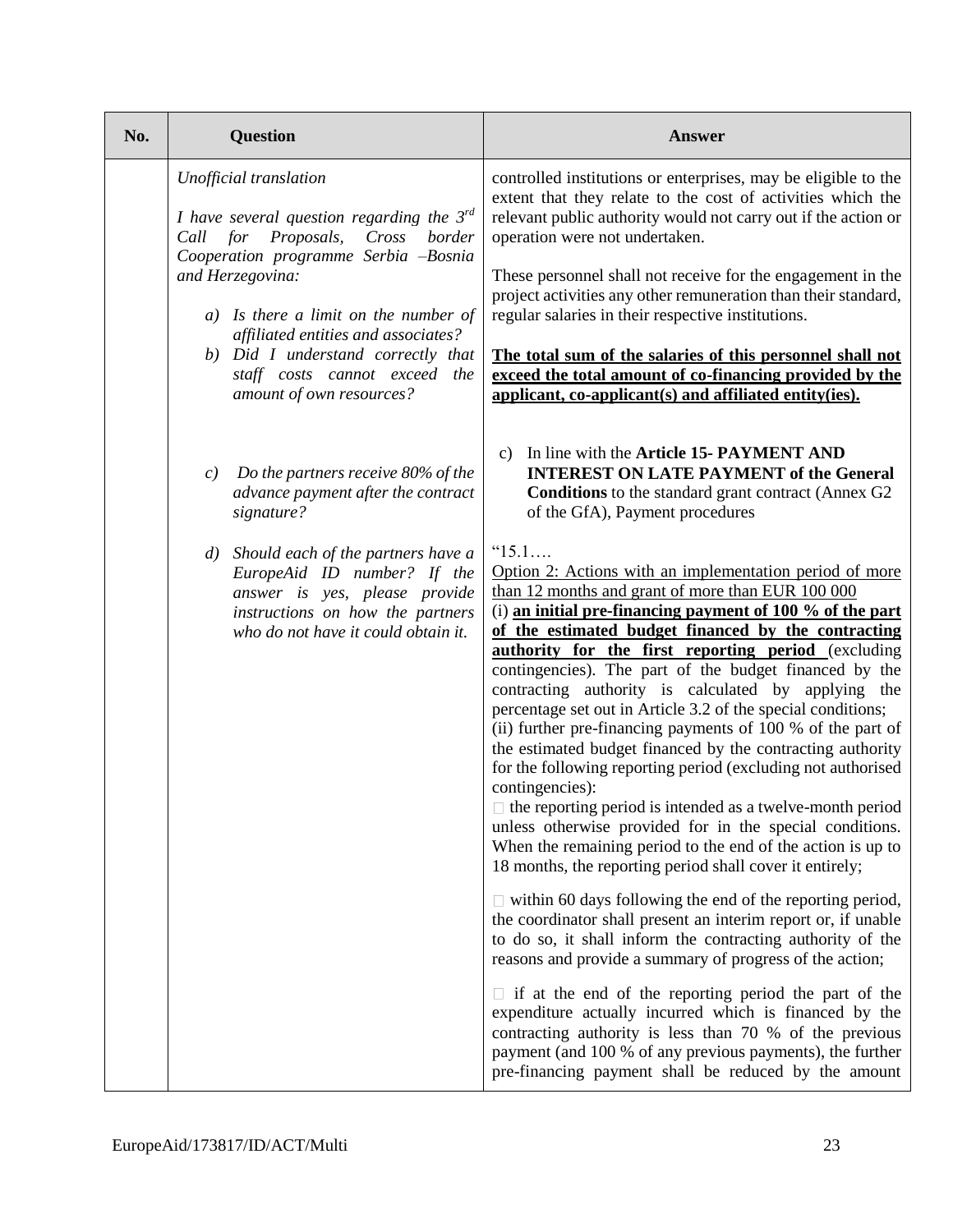| No. | <b>Question</b> | <b>Answer</b>                                                                                                                                                                                                                                                                                                                                                                                                                                                                                                  |
|-----|-----------------|----------------------------------------------------------------------------------------------------------------------------------------------------------------------------------------------------------------------------------------------------------------------------------------------------------------------------------------------------------------------------------------------------------------------------------------------------------------------------------------------------------------|
|     |                 | corresponding to the difference between the 70 % of the<br>previous pre-financing payment and the part of the<br>expenditure actually incurred which is financed by the<br>contracting authority;                                                                                                                                                                                                                                                                                                              |
|     |                 | $\Box$ the coordinator may submit a request for further pre-<br>financing payment before the end of the reporting period,<br>when the part of the expenditure actually incurred which is<br>financed by the contracting authority is more than 70 % of<br>the previous payment (and 100 % of any previous<br>payments). In this case, the following reporting period starts<br>anew from the end date of the period covered by this<br>payment request;                                                        |
|     |                 | $\Box$ in addition, for grants of more than EUR 5 000 000, a<br>further pre-financing payment may be made only if the part<br>financed by the contracting authority of the eligible costs<br>approved is at least equal to the total amount of all the<br>previous payments excluding the last one;                                                                                                                                                                                                            |
|     |                 | $\Box$ the total sum of pre-financing payments may not exceed<br>90 % of the amount referred to in Article 3.2 of the special<br>conditions, excluding not authorised contingencies;<br>(iii) the balance of the final amount of the grant. "                                                                                                                                                                                                                                                                  |
|     |                 | According to the GfA, Section 2.2 How to apply and<br>d)<br>procedures to follow, "information in PADOR will<br>not be drawn upon in the present call".                                                                                                                                                                                                                                                                                                                                                        |
|     |                 | As stated on the page 2 of the Annex A: Application form,<br>footnote no. 6:<br>"EuropeAid ID<br>To be inserted if the organisation is registered in PADOR<br>(Potential Applicant Data On-Line Registration). For more<br>information and the need to register, please read the<br>beginning of Section 2.2 of the guidelines of this call and<br>visit<br>https://ec.europa.eu/europeaid/funding/about-calls-<br>proposals/pador-helpdesk en.<br>The same applies for both lead applicant and co-applicants. |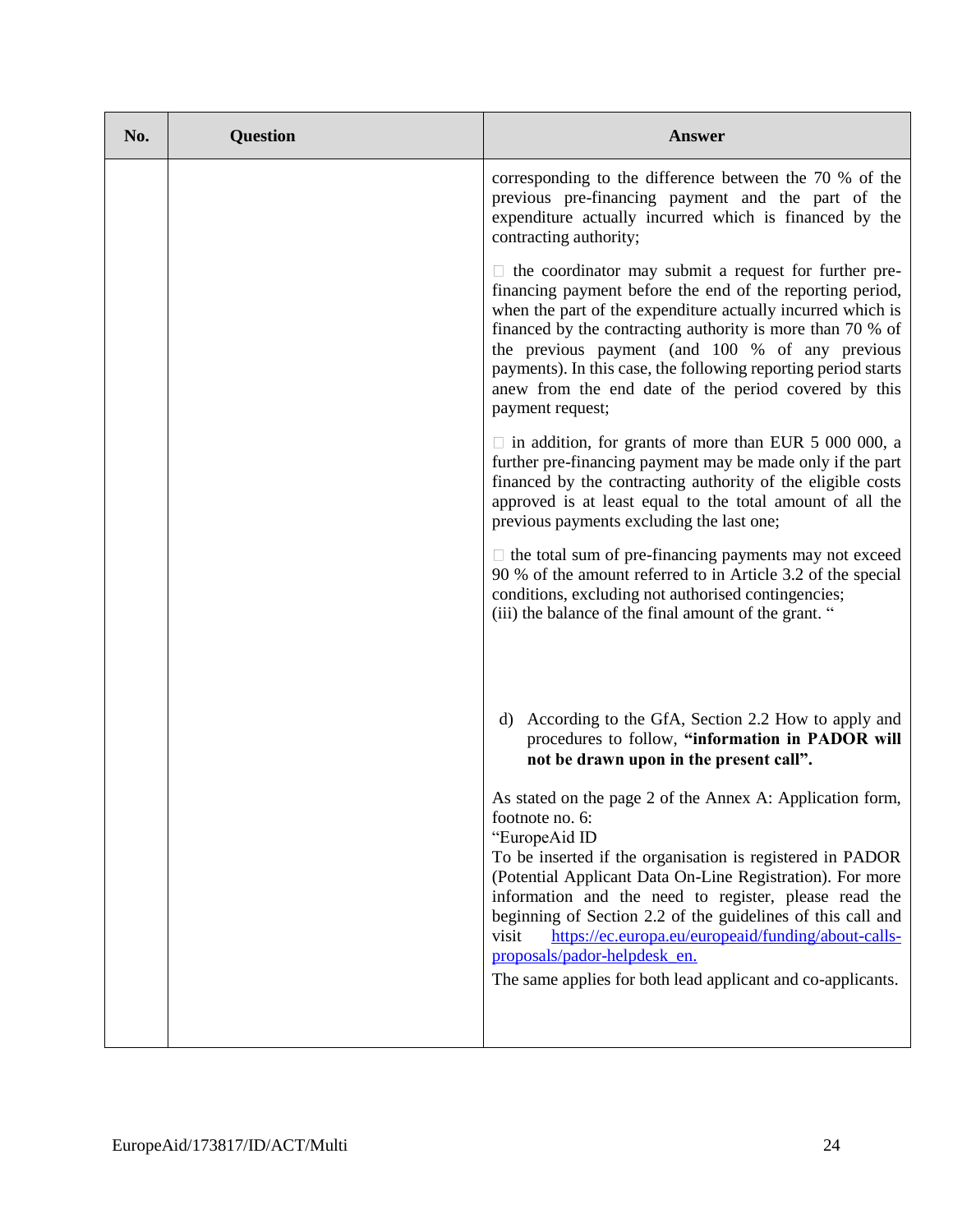| No. | <b>Question</b>                                                                                                                                                                                                                                                                                                                                                                                                                                                                                                                                                                                                                                                                                                                                                                                                                                                                                                            | <b>Answer</b>                                                                                                                                                                                                                                                                                                                                                                                                                                                                                                                                                                                                                                                                                                                                                                                                   |
|-----|----------------------------------------------------------------------------------------------------------------------------------------------------------------------------------------------------------------------------------------------------------------------------------------------------------------------------------------------------------------------------------------------------------------------------------------------------------------------------------------------------------------------------------------------------------------------------------------------------------------------------------------------------------------------------------------------------------------------------------------------------------------------------------------------------------------------------------------------------------------------------------------------------------------------------|-----------------------------------------------------------------------------------------------------------------------------------------------------------------------------------------------------------------------------------------------------------------------------------------------------------------------------------------------------------------------------------------------------------------------------------------------------------------------------------------------------------------------------------------------------------------------------------------------------------------------------------------------------------------------------------------------------------------------------------------------------------------------------------------------------------------|
| 28. | Da li se prilikom registracije za dobijanja<br>PADOR broja i u dokumentaciji privatni<br>univerziteti smatraju za Public Law body (u<br>okviru legal entity form)?                                                                                                                                                                                                                                                                                                                                                                                                                                                                                                                                                                                                                                                                                                                                                         | According to the GfA, Section 2.2 HOW TO APPLY AND<br>THE PROCEDURES TO FOLLOW, "information in<br>PADOR will not be drawn upon in the present call".                                                                                                                                                                                                                                                                                                                                                                                                                                                                                                                                                                                                                                                           |
|     | Predog projekta za treci poziv IPA Srbija-<br>BiH je u pripremi.                                                                                                                                                                                                                                                                                                                                                                                                                                                                                                                                                                                                                                                                                                                                                                                                                                                           | Further, in line with the Annex D: Legal entity form<br>(Annex 5.2) of the Guidelines for applicants:                                                                                                                                                                                                                                                                                                                                                                                                                                                                                                                                                                                                                                                                                                           |
|     | Unofficial translation<br>When registering to obtain PADOR number<br>and filling in the Legal Entity Form, are<br>private universities considered as a Public<br>Law Bodies?                                                                                                                                                                                                                                                                                                                                                                                                                                                                                                                                                                                                                                                                                                                                               | "1. Public law body WITH LEGAL PERSONALITY,<br>meaning a public entity being able to represent itself and<br>act in its own name,<br>i.e. being capable of suing or being sued, acquiring and<br>disposing of property, entering into contracts. This legal                                                                                                                                                                                                                                                                                                                                                                                                                                                                                                                                                     |
|     | The project proposal for the $3^{rd}$ CfP CBC<br>Serbia-BiH call is under preparation.                                                                                                                                                                                                                                                                                                                                                                                                                                                                                                                                                                                                                                                                                                                                                                                                                                     | status is confirmed<br>by the official legal act establishing the entity (a law, a<br>decree, etc.)."                                                                                                                                                                                                                                                                                                                                                                                                                                                                                                                                                                                                                                                                                                           |
| 29. | Good morning,<br>We are kindly asking for the following<br>clarifications.<br>1. "At least two legal entities in the<br>partnership, one per participating country,<br>being the lead applicant or the co-applicant,<br>must be effectively established or have an<br>office in the programme eligible area."<br>a) Could you please specify what it means<br>to have an office in the programme area.<br>b) If we open an ineligible office area<br>during the period of the call would we be<br>considered an eligible organization for this<br>Call?<br>Explanation: we are the NGO from Serbia,<br>established out of the eligible area, and we<br>have the MoU with the institution in Serbia<br>within the eligible area who is the<br>beneficiaries of the programme, and not the<br>partner who could participate with the<br>contribution. Our second – cross-border<br>partner is from the eligible area in BIH. | 1a) According to the Section 2.1.1 Eligibility of applicants<br>(i.e. lead applicant and co-applicant(s)) of the $GfA$ :<br>"Lead applicant<br>In order to be eligible for a grant, the lead applicant<br>(1)<br>must<br>be a legal person, and<br>be non-profit-making, and<br>be effectively established in <sup>4</sup> either Republic of<br>Serbia or Bosnia and Herzegovina and<br>be directly responsible for the preparation and<br>management of the action with the co-applicant(s)<br>and affiliated entity(ies), not acting as an<br>intermediary, and<br>be one of the following institutions<br>or<br>organisations:"<br>The effective establishment of applicants should be proved<br>not only with the statutes but with the registration certificate.<br>Please see footnote no. 4 in the GfA: |
|     |                                                                                                                                                                                                                                                                                                                                                                                                                                                                                                                                                                                                                                                                                                                                                                                                                                                                                                                            | $4$ To be determined on the basis of the organisation's<br>statutes, which should demonstrate that it has been<br>established by an instrument governed by the national law<br>of the country concerned and that its head office is located                                                                                                                                                                                                                                                                                                                                                                                                                                                                                                                                                                     |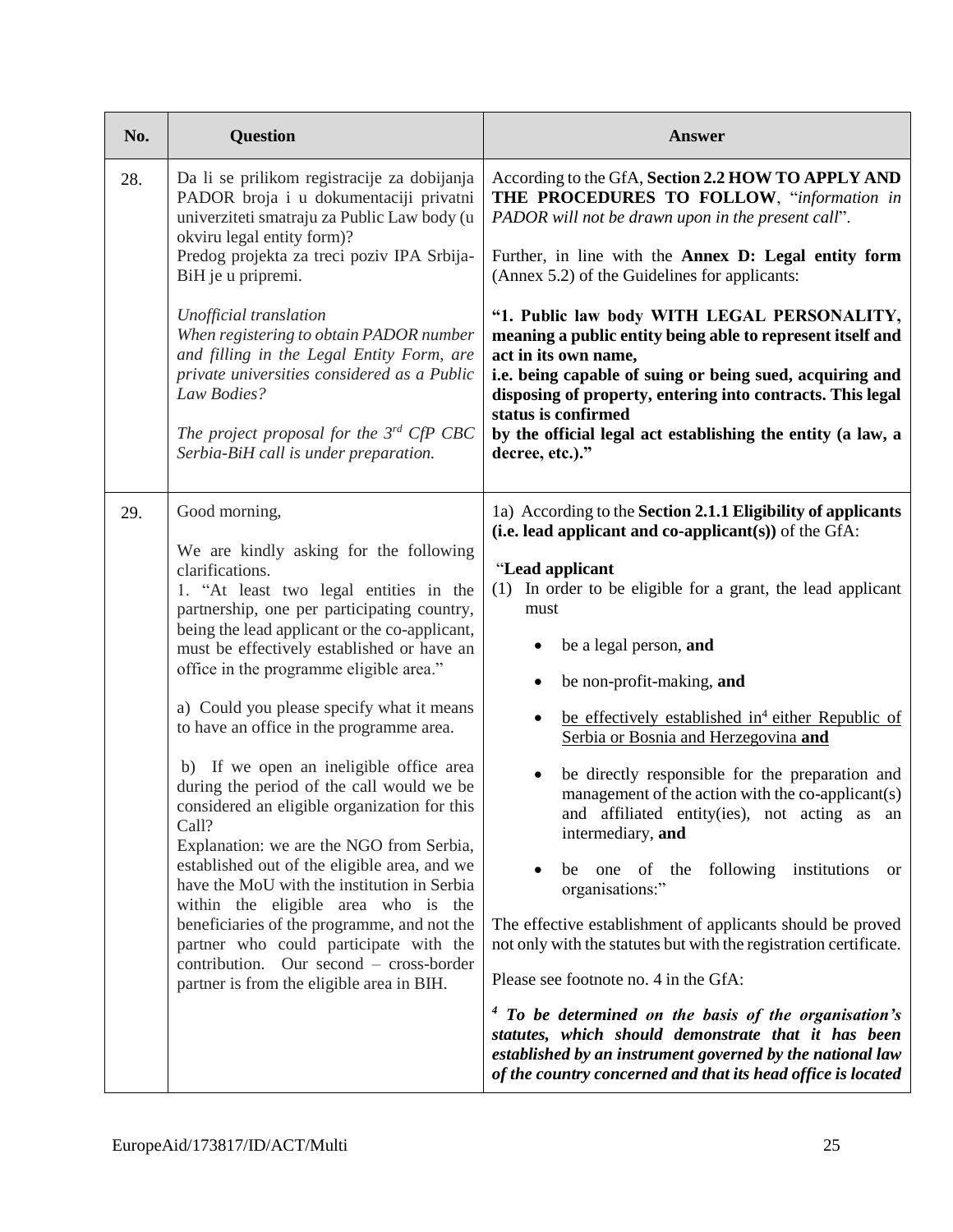| No. | <b>Question</b>                                                                                                                                                                                                                                                                                                                                                                       | <b>Answer</b>                                                                                                                                                                                                                                                                                                                                                                                                                                                                                                                                                                                                                               |
|-----|---------------------------------------------------------------------------------------------------------------------------------------------------------------------------------------------------------------------------------------------------------------------------------------------------------------------------------------------------------------------------------------|---------------------------------------------------------------------------------------------------------------------------------------------------------------------------------------------------------------------------------------------------------------------------------------------------------------------------------------------------------------------------------------------------------------------------------------------------------------------------------------------------------------------------------------------------------------------------------------------------------------------------------------------|
|     |                                                                                                                                                                                                                                                                                                                                                                                       | in an eligible country. The effective establishment of<br>applicants should be proved not only with the statutes but<br>with the registration certificate. In this respect, any legal<br>entity whose statutes have been established in another<br>country cannot be considered an eligible local<br>organisation, even if the statutes are registered locally or a<br>'Memorandum of Understanding' has been concluded."<br>1b) Please refer to the answer no. 4.                                                                                                                                                                          |
|     | <b>OUTPUT INDICATORS</b> for specific<br>2.<br>objective 1.2 Fostering social and economic<br>inclusion.<br>Could you please the difference between<br>the two output indicators<br>a) Number of organizations directly<br>involved in the implementation of this type<br>of project (to be disaggregated by type of<br>organization)                                                 | 2a) Number of organizations directly involved in the<br>implementation of this type of project (to be<br>disaggregated by type of organization)- This indicator<br>includes all project partners that implement the project,<br>stakeholders involved in project activities and organisations<br>targeted by the project. It does not include those<br>organisations from which individual participants in events<br>come, unless they participated in the event in their capacity<br>as official representative of the organisation.                                                                                                       |
|     | b) Number of organisations participating in<br>cross-border networks /partnerships formed<br>disaggregated<br>be<br>by<br>type<br>$($ to<br>of<br>organisations).                                                                                                                                                                                                                     | b) Number of organisations participating in cross-border<br>networks /partnerships formed (to be disaggregated by<br>type of organisations)- This indicator is inter-related with<br>indicator<br>Number<br>of<br>the<br>the<br>cross-border<br>on<br>networks/partnerships formed; if one indicator is selected,<br>the other one needs to be selected too. In principle, one CBC<br>project can create 1 network/partnership. Only in<br>exceptional cases, the number can be more than 1, but this<br>would mean that these networks/partnerships have nothing<br>in common, except for the CBC project under which they<br>were formed. |
| 30. | Regarding<br>3RD<br>CALL<br><b>FOR</b><br>the<br>PROPOSALS WITHIN THE IPA CROSS-<br><b>BORDER</b><br><b>PROGRAMME</b><br>SERBIA-<br>BOSNIA AND HERCEGOVINA 2014-<br>2020, I would like to ask you two questions:<br>Under the Result The employability<br>a)<br>entrepreneurship<br>abilities of<br>and<br>vulnerable groups<br>improved<br>are<br>through joint cross-border efforts | The percentage of the small infrastructure works is<br>a)<br>not defined by the Guidelines for applicants.<br>According to the Section 2.1.5. Eligibility of costs: costs<br>that can be included of the GfA:<br>"Eligible direct costs<br>To be eligible under this call for proposals, costs must<br>comply with the provisions of Article 14 of the general                                                                                                                                                                                                                                                                              |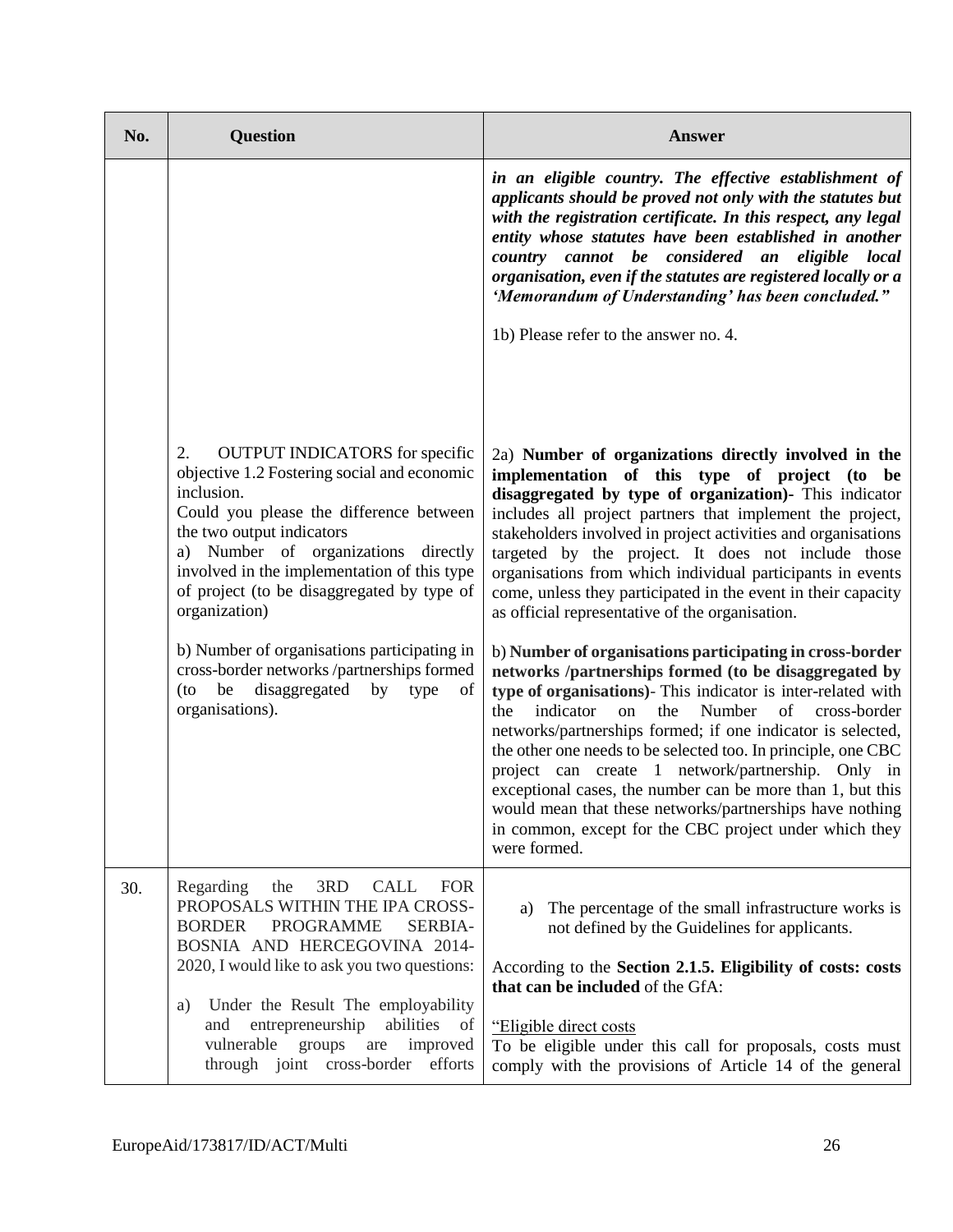| No. | <b>Question</b>                                                                                                                                                                                                                                                               | <b>Answer</b>                                                                                                                                                                               |
|-----|-------------------------------------------------------------------------------------------------------------------------------------------------------------------------------------------------------------------------------------------------------------------------------|---------------------------------------------------------------------------------------------------------------------------------------------------------------------------------------------|
|     | including the promotion of sustainable<br>social entrepreneurship, how much<br>direct eligible costs is eligible to plan<br>for small infrastructure works?, for                                                                                                              | conditions to the standard grant contract (see Annex G of the<br>guidelines)." Please refer to Article 14 of the General<br>Conditions, as well.                                            |
|     | example: adaptation and creation of<br>common space/HUB for youth from<br>specific municipalities? and is it<br>eligible to plan budget costs for<br>example for small construction works<br>(facade and roof works, replacement of<br>carpentry, installation of carpentry)? | Furthermore, in line with the Section 2.1.4. Eligible<br>actions: actions for which an application may be made of<br>the GfA, in the subsection Types of action, it is stipulated:          |
|     |                                                                                                                                                                                                                                                                               | "The following types of action are ineligible:<br>actions concerned only or mainly with individual<br>sponsorships for participation in workshops,<br>seminars, conferences and congresses; |
|     |                                                                                                                                                                                                                                                                               | actions concerned only or mainly with individual<br>scholarships for studies or training courses or<br>research;                                                                            |
|     |                                                                                                                                                                                                                                                                               | actions aimed at the upgrading of infrastructure and<br>equipment in privately owned facilities;                                                                                            |
|     |                                                                                                                                                                                                                                                                               | preparatory studies or preparation of preliminary<br>design for works to be carried out within the project;                                                                                 |
|     |                                                                                                                                                                                                                                                                               | actions without a real cross-border impact;                                                                                                                                                 |
|     |                                                                                                                                                                                                                                                                               | actions linked to political parties;                                                                                                                                                        |
|     |                                                                                                                                                                                                                                                                               | actions including commercial and profit-making<br>activities;                                                                                                                               |
|     |                                                                                                                                                                                                                                                                               | actions which fall within the general activities of<br>competent state institutions or state administration<br>services, including local government;                                        |
|     |                                                                                                                                                                                                                                                                               | actions confined to charitable donations;                                                                                                                                                   |
|     |                                                                                                                                                                                                                                                                               | actions covered and financed by other EU funded<br>programmes.                                                                                                                              |
|     |                                                                                                                                                                                                                                                                               | Also, please refer to the Article 2.2.1 Application form<br>and 2.4 for the necessary supporting documents in case an<br>operation contains the execution of works.                         |
|     |                                                                                                                                                                                                                                                                               |                                                                                                                                                                                             |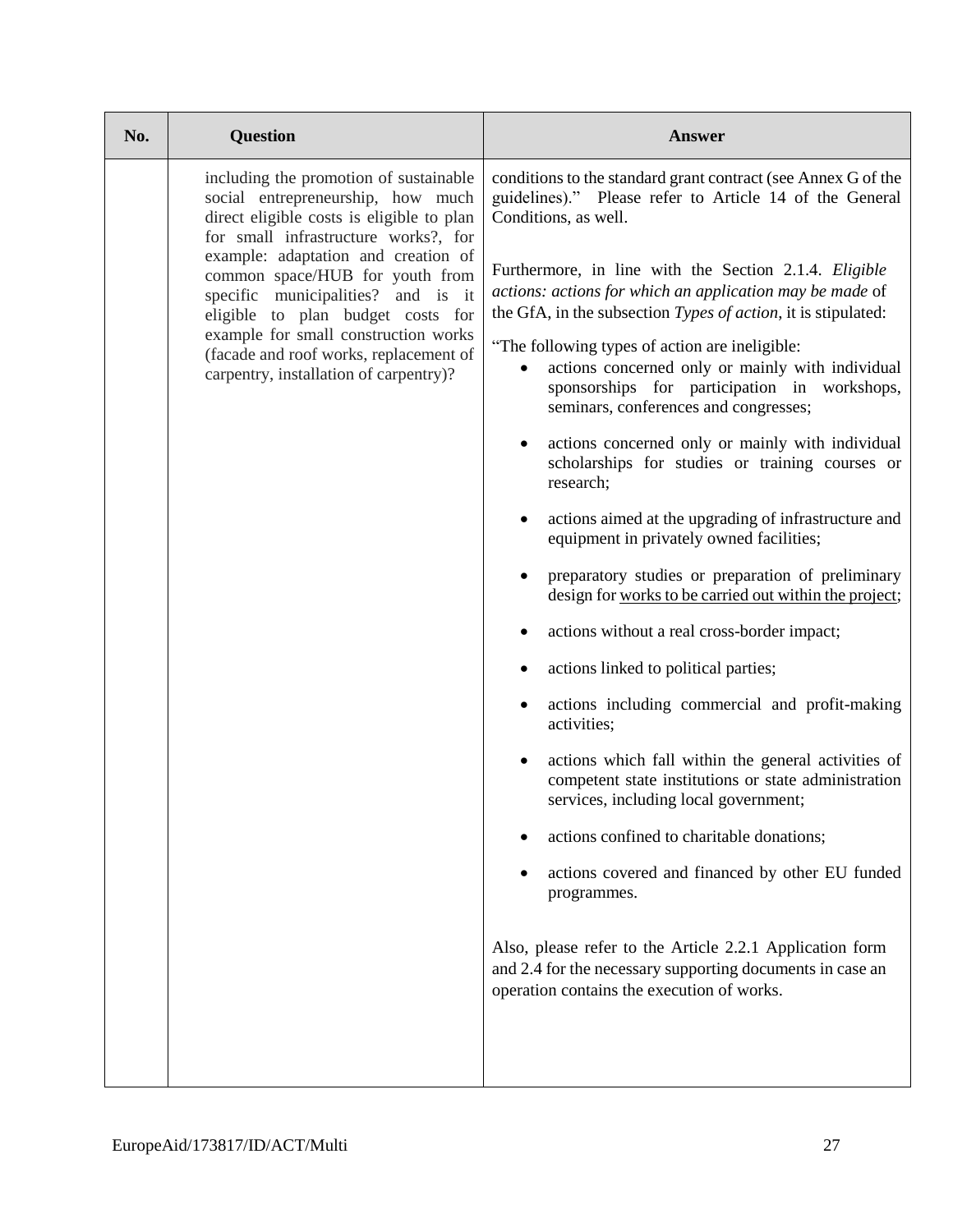| No. | <b>Question</b>                                                                                                                                                                                                                                                                                                                                                                                                                                                                 | <b>Answer</b>                                                                                                                                                                                                                                                                                                                                                     |
|-----|---------------------------------------------------------------------------------------------------------------------------------------------------------------------------------------------------------------------------------------------------------------------------------------------------------------------------------------------------------------------------------------------------------------------------------------------------------------------------------|-------------------------------------------------------------------------------------------------------------------------------------------------------------------------------------------------------------------------------------------------------------------------------------------------------------------------------------------------------------------|
|     | b) Under the direct eligible costs, does<br>contribution of gross salaries from, for<br>example<br>two<br>from<br>persons<br>municipality, are eligible co-finance<br>from that institution in the amount of<br>15%?                                                                                                                                                                                                                                                            | b) Co-financing can be expressed for all eligible costs,<br>defined under the Section 2.1.5. Eligibility of costs:<br>costs that can be included of the GfA.                                                                                                                                                                                                      |
|     |                                                                                                                                                                                                                                                                                                                                                                                                                                                                                 | According to the Section 2.1.5. Eligibility of costs: costs that<br>can be included of the GfA:                                                                                                                                                                                                                                                                   |
|     | Hope you understood my questions<br>Thanks in advance                                                                                                                                                                                                                                                                                                                                                                                                                           | "Eligible direct costs<br>To be eligible under this call for proposals, costs must<br>comply with the provisions of Article 14 of the general<br>conditions to the standard grant contract (see Annex G of the<br>guidelines)."                                                                                                                                   |
|     |                                                                                                                                                                                                                                                                                                                                                                                                                                                                                 | Salary costs of the personnel of national, regional or local<br>administrations, as well as those of other publicly owned or<br>controlled institutions or enterprises, may be eligible to the<br>extent that they relate to the cost of activities which the<br>relevant public authority would not carry out if the action or<br>operation were not undertaken. |
|     |                                                                                                                                                                                                                                                                                                                                                                                                                                                                                 | These personnel shall not receive for the engagement in the<br>project activities any other remuneration than their standard,<br>regular salaries in their respective institutions.                                                                                                                                                                               |
|     |                                                                                                                                                                                                                                                                                                                                                                                                                                                                                 | The total sum of the salaries of this personnel shall not<br>exceed the total amount of co-financing provided by the<br>applicant, co-applicant(s) and affiliated entity(ies).                                                                                                                                                                                    |
| 31. | Poštovani,<br>Na PADOR registraciji postoji opcija<br>Public Law body i Private and public law<br>body. Koju od te dve biramo kao privatnni<br>univerzitet? Lako prilazemo LEF tj koji od<br>2 moguca prilazemo?<br>Takodje, da se tretiramo kao profitna ili<br>neprofitna ustanova?<br>Pretpostavljamo da PADOR mora biti i<br>skladu sa dokumentacijom koju prilazemo<br>prilikom predaje projekta, da ne bismo dosli<br>u eliminatornu situaciju.<br>Unofficial translation | According to the GfA, Section 2.2 HOW TO APPLY AND<br>THE PROCEDURES TO FOLLOW, "information in<br>PADOR will not be drawn upon in the present call".                                                                                                                                                                                                             |
|     |                                                                                                                                                                                                                                                                                                                                                                                                                                                                                 | Further, in line with the Annex D: Legal entity form<br>(Annex 5.2) of the Guidelines for applicants:                                                                                                                                                                                                                                                             |
|     |                                                                                                                                                                                                                                                                                                                                                                                                                                                                                 | "1. Public law body WITH LEGAL PERSONALITY,<br>meaning a public entity being able to represent itself and<br>act in its own name,<br>i.e. being capable of suing or being sued, acquiring and                                                                                                                                                                     |
|     |                                                                                                                                                                                                                                                                                                                                                                                                                                                                                 | disposing of property, entering into contracts. This legal<br>status is confirmed by the official legal act establishing<br>the entity (a law, a decree, etc.)."                                                                                                                                                                                                  |
|     | Dear,                                                                                                                                                                                                                                                                                                                                                                                                                                                                           |                                                                                                                                                                                                                                                                                                                                                                   |